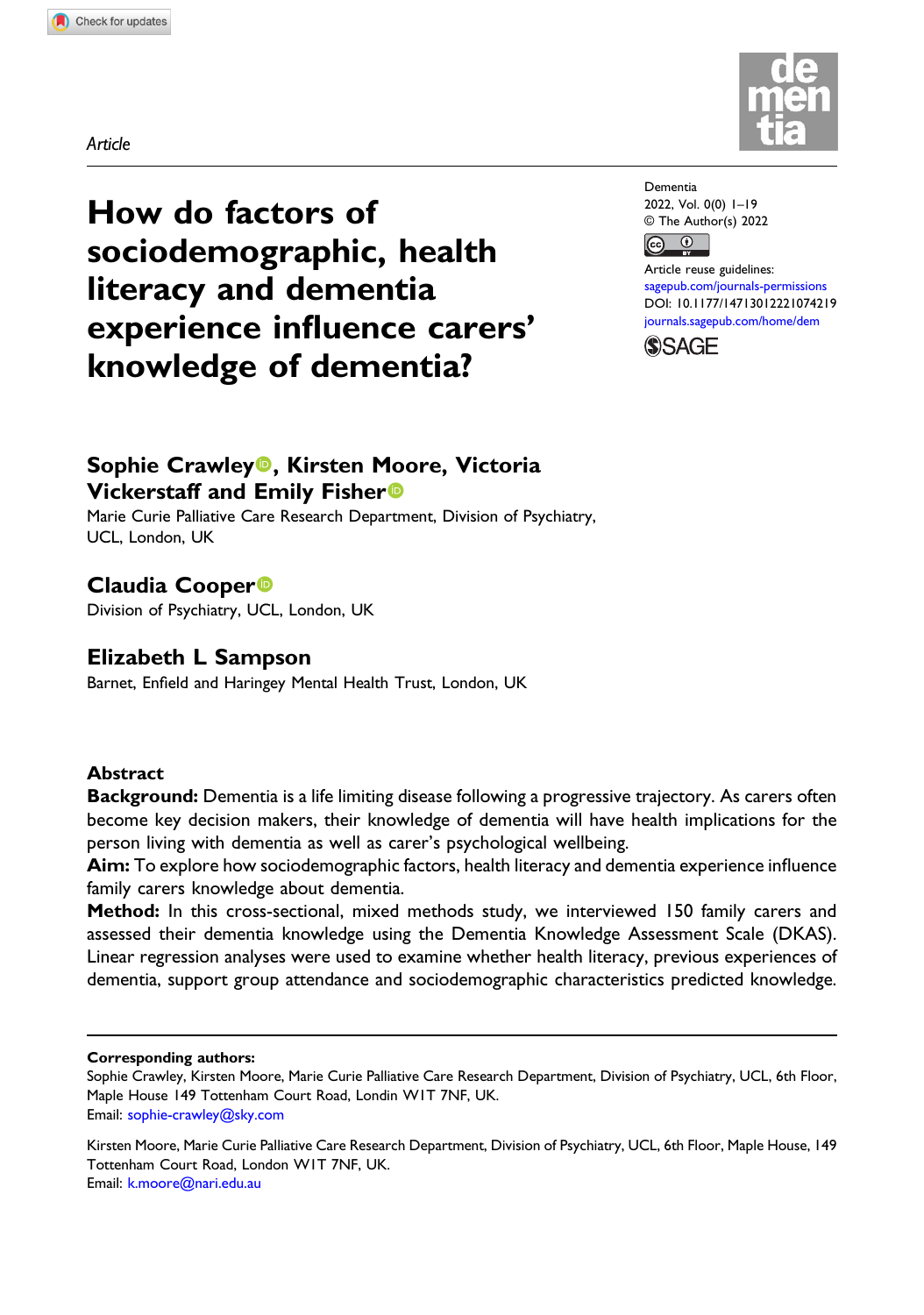Sixteen carers also completed qualitative interviews which explored unmet information needs. Transcripts and field notes were thematically analysed.

Results: Most participants were partners (47%) or adult children (48%) and cared for someone with severe (32%) or moderate (43%) dementia. Mean DKAS scores were 34.8/50 (SD = 7.0, range = 17–48) reflecting 8/25 incorrect answers. Backwards elimination regression found greater dementia knowledge was associated with greater health literacy for appraising information (coef 3.48, 95% CI (1.38, 5.58);  $p = 0.001$  and more years of education (coef 0.39, 95% CI (0.12, 0.65);  $p =$ 0.004). Although not significant, knowledge was slightly lower in those who attended a support group, and a trend was found between ability to understand health information and knowledge. Only 39% accurately identified dementia as life shortening, indicating notable gaps in knowledge. Four qualitative themes were identified; arm yourself with information, ability to steer through information, other experience of dementia can be helpful and the importance of relationships with health care professionals.

Conclusions: In an information age, vast amounts of information are available, but this can bring difficulties. Carers with more years of education and higher health literacy knew more about dementia. Professionals should consider how carers with lower health literacy can be supported through provision of timely, relevant information.

#### Keywords

carers, family, dementia, knowledge, health literacy

### Introduction

Unpaid carers, usually family members or friends referred to as carers from hereon, provide nearly half the total cost of dementia care in the United Kingdom ([Prince et al., 2014\)](#page-17-0) and are identified as 'the most valuable resource for people with dementia' ([Health, 2009](#page-16-0)). The economic impact of dementia and how people with dementia and their families will be supported as prevalence increases has become a public health priority both globally and in the United Kingdom [\(World Health](#page-17-1) [Organization, 2012\)](#page-17-1).

Due to the progressive cognitive decline in dementia, carers are often involved in decision making and care planning for the person living with dementia (High  $\&$  Rowles, 1995). This 'progressive surrogacy' highlights the necessity of carers having knowledge of dementia, including scientific knowledge and understanding of the disease cause, consequences, evolution and treatment ([Cahill et al., 2015](#page-16-2)). Greater knowledge of dementia is also associated with fewer unnecessary interventions, is predictive of higher levels of comfort at end of life for the person living with dementia and serves as a foundation for care planning [\(Mitchell et al., 2009;](#page-16-3) [Robinson et al., 2014;](#page-17-2) [van der Steen et al., 2013\)](#page-17-3). Additionally, knowledge can have implications for carer psychological wellbeing as feeling unprepared for the death of the person living with dementia has been associated with prolonged grief, depression and anxiety [\(Hebert et al., 2006](#page-16-4)). Key elements of feeling prepared have been identified as understanding the prognosis and recognising of symptoms of decline. Therefore, greater knowledge should increase preparation, which in turn may benefit carers' mental health [\(Moore et al., 2019](#page-16-5)).

A number of socio-economic factors have been identified as influencing carers' knowledge of dementia. Health literacy defined as '…the cognitive and social skills which determine the motivation and ability of individuals to gain access to, understand and use information in ways which promote and maintain good health' ([Osborne et al., 2013\)](#page-17-4) is likely to play a pivotal role in carers'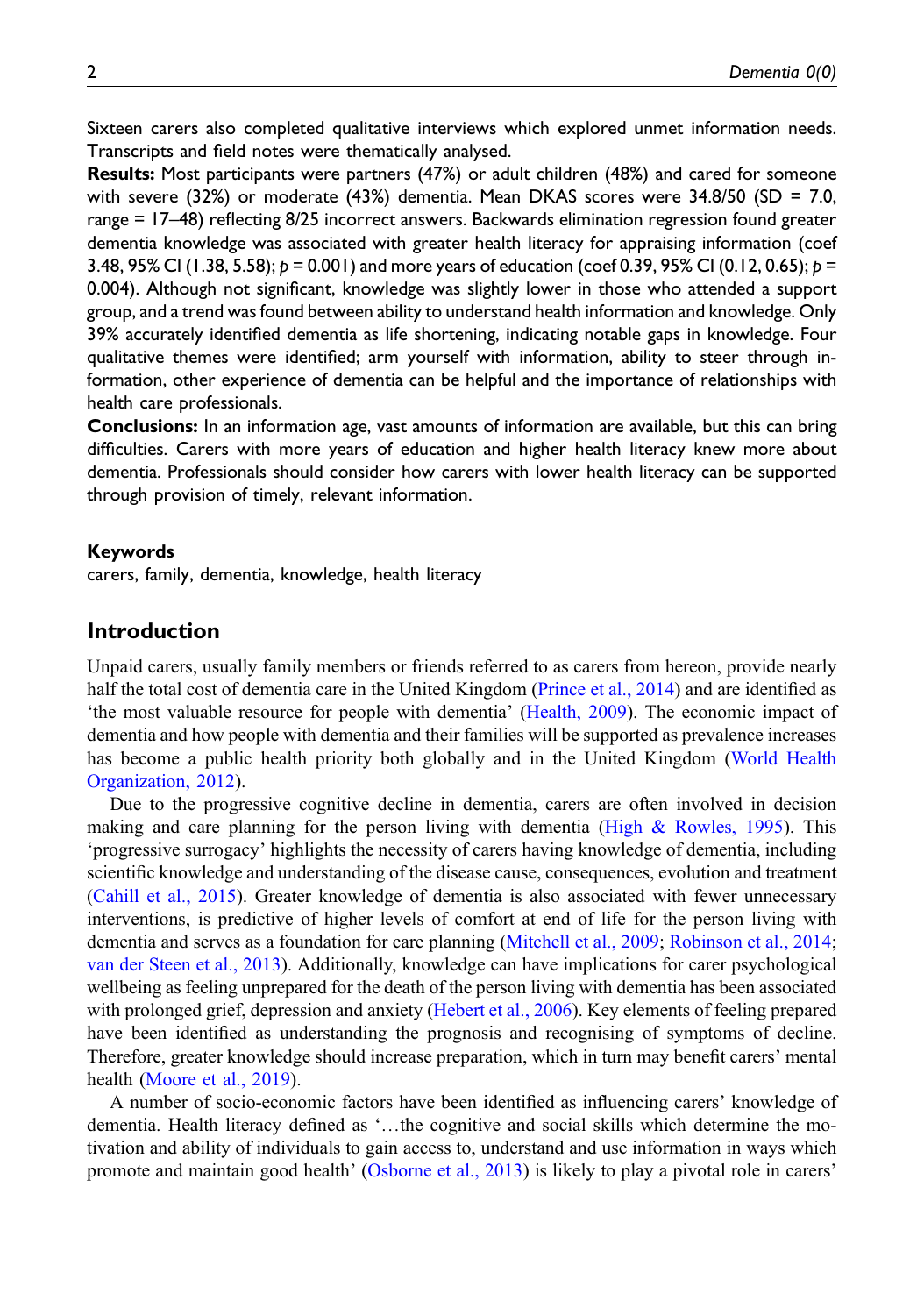knowledge. Low health literacy has been associated with difficulties managing health, less effective communication with health and social care practitioners ([Roberts, 2015\)](#page-17-5) and poor disease knowledge in long-term health conditions ([Williams et al., 1998\)](#page-17-6). Forty-three percent of working age UK adults are unable to make use of everyday health information ([Rowlands et al., 2015\)](#page-17-7), indicating that a substantial number of individuals may not understand health information related to dementia and the person they are caring for. A further identified risk factor for poor literacy and poor health literacy is deprivation [\(Saranjit & Lennard, 2004](#page-17-8)) which may also influence dementia knowledge. Whilst older age has also been associated with lower dementia knowledge in dementia family carers ([Cahill et al., 2015](#page-16-2); [Werner, 2001](#page-17-9)), a systematic review of the public's knowledge of dementia found that only three of the 15 included studies found an inverse relationship between dementia knowledge and age [\(Cahill et al., 2015](#page-16-2)). Lower education has also been associated with lower dementia knowledge ([Cahill et al., 2015;](#page-16-2) [Werner, 2001](#page-17-9)).

It is less clear whether dementia severity or duration of care influences dementia knowledge. Some evidence indicates that length of time caring is not correlated with dementia knowledge ([Werner, 2001\)](#page-17-9). Also, dementia is not recognised as a terminal condition or potential cause of death across all carers, regardless of duration of stay on a Dementia Specific Unit or level of cognitive decline ([Andrews et al., 2017](#page-16-6)). However, Carpenter et al. found that other experience of dementia, either in a personal, professional or voluntary capacity, was associated with greater knowledge ([Carpenter et al., 2011](#page-16-7)), with past experience being described as the 'foundation of knowledge' ([Carter et al., 2018](#page-16-8)).

In the United Kingdom, dementia support groups are widely available and offer the opportunity for information and knowledge sharing between carers and from facilitator to attendees. Attendance at a class, educational programme or support group has been significantly associated with more knowledge [\(Carpenter et al., 2011\)](#page-16-7), and qualitative findings endorse that support groups provided information and advice to carers, as well as discussion of needs and helped prepare them to face the person living with dementia's further deterioration ([Shanley et al., 2013](#page-17-10)). However, a more recent study reflects that whilst carers may benefit from practical information and support from carer support groups, the type of information they access and whether this supports their understanding of the dementia trajectory has not been explored ([Andrews et al., 2017\)](#page-16-6).

Clinical guidelines and national strategies reflect the importance of carers having knowledge of the condition and what to expect and recommend that education on the progressive and terminal nature of dementia is provided ([van der Steen et al., 2014](#page-17-11)). Many studies have examined education interventions for carers ( $*$ removed for review [\(Moore, 2019\)](#page-16-5)) but few have examined what factors are most strongly associated with dementia knowledge.

We aimed to determine how factors of sociodemographic, health literacy and dementia experience predict dementia knowledge in family carers to inform future carer educational interventions. We selected factors we anticipated would influence dementia knowledge based on the previous research cited above. Our secondary aim was to explore carers' experiences of how knowledge was acquired and factors they consider contributing to their knowledge.

### Method

This study utilised data collected through a wider programme of work exploring preparation for end of life and pre-death grief in carers of people living with dementia; study name removed (main findings reported separately, \*ref removed for review [\(Moore, 2019\)](#page-16-5). Briefly, study name removed was a cross-sectional mixed methods study of family carers of people with dementia who were currently providing care or support (practical, social, emotional or supervisory) for a person living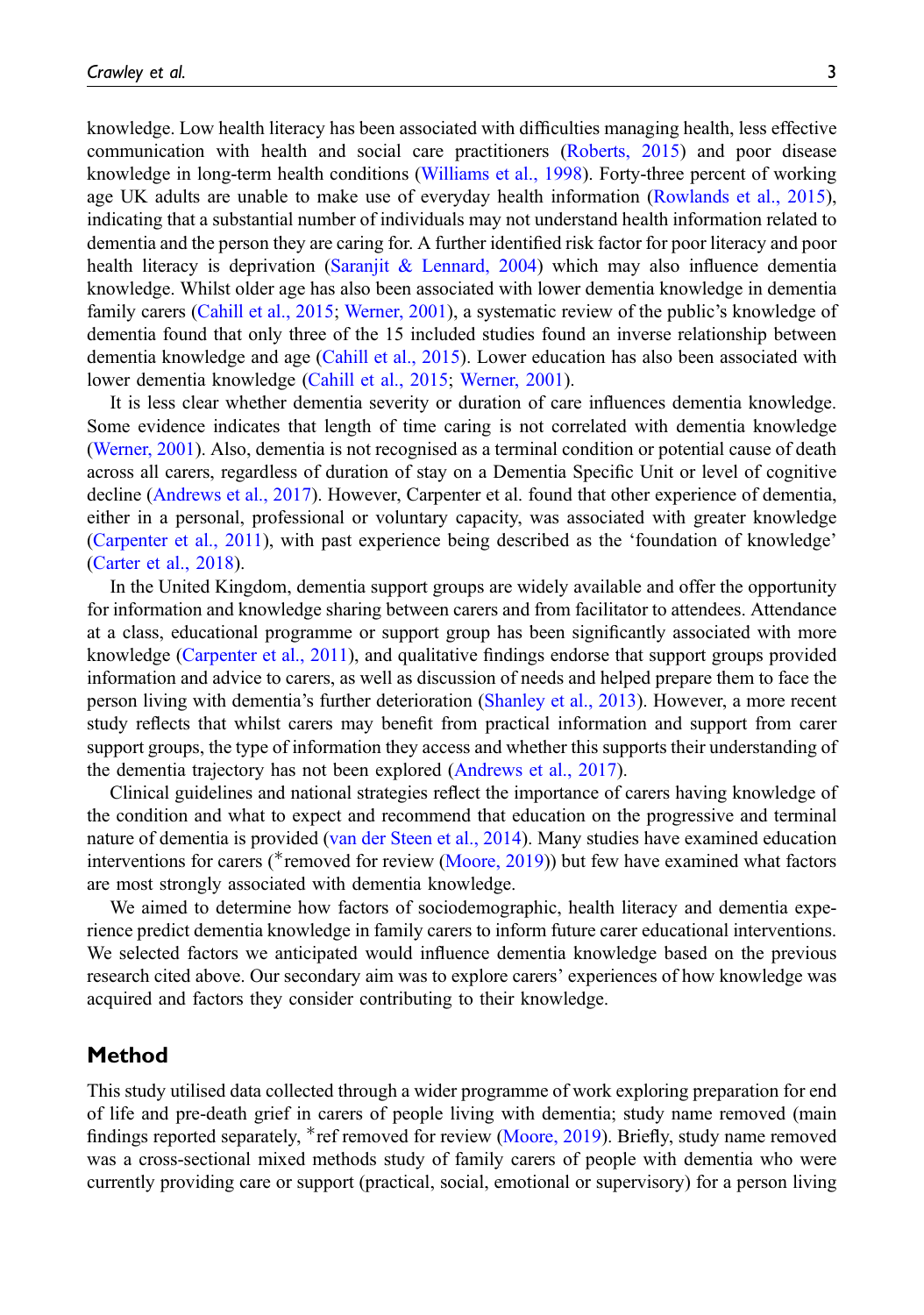with any diagnosed dementia. More than one carer in a family were able to participate. Carers had to be aged 18 and over, living in England or Wales and could be caring for a person with dementia living at home or in a care home. Carers who were not able to communicate in English or did not have the capacity to provide written informed consent were excluded. Carers were assessed for eligibility by telephone or email.

### **Ethics**

Ethics approval was obtained through the \*removed for review London - South East Research Ethics Committee (Reference 17/LO/1881) and \*removed for review University College London Research Ethics Committee (Reference 11,755/001). The study was also approved by the Health Research Authority (Sponsor Reference Number 17/0477).

### Recruitment

Carers were recruited via several avenues including; 9 NHS hospital trusts across England, the Join Dementia Research (JDR) Web site and through Alzheimer's Society including their research network and Care and Cure magazine. All carers were provided with a Participant Information Sheet (PIS) and were given 3 days (or as required) to read this before being contacted via phone or email to schedule the interview if they agreed to participate. Participants invited to take part in an additional semi-structured interview were purposively selected to include variation in gender, relationship type and dementia severity.

### Procedure

Participants completed the Dementia Knowledge Assessment Scale (DKAS) alongside a range of standardised questionnaires during interviews that were conducted face-to-face at the participant's home, at UCL or other quiet location of the participant's choice. The interview included additional open-ended/semi-structured questions which explored dementia knowledge, avenues of support and preparation for the end of life for their friend or relative with dementia. All responses were recorded on a paper Case Report Form during the interview.

The carer provided written consent immediately before the interview. The first interview involving the completion of standardised measures was not audio-recorded as open-ended responses were anticipated to be minimal. However, once data collection commenced, we found participants were providing relevant contextual and additional information; therefore, field notes were taken during the interview and developed into a summary following the interview. All interviews were conducted by  $*$  and  $*$  SC and KM removed for review between January 2018 and January 2019 and ranged between 1 and 3 h.

A subsample of participants were invited to take part in an additional semi-structured interview which was audio recorded and explored the topics in more detail. Participants gave permission for the interviews to be recorded using an encrypted digital recorder; audio recordings were transcribed verbatim. Data relevant to the research aims from both the first and second interview are reported here.

### **Measures**

Dementia knowledge: the DKAS was completed to provide a total score of dementia knowledge, and measured knowledge across four domains; Causes and characteristics, Communication and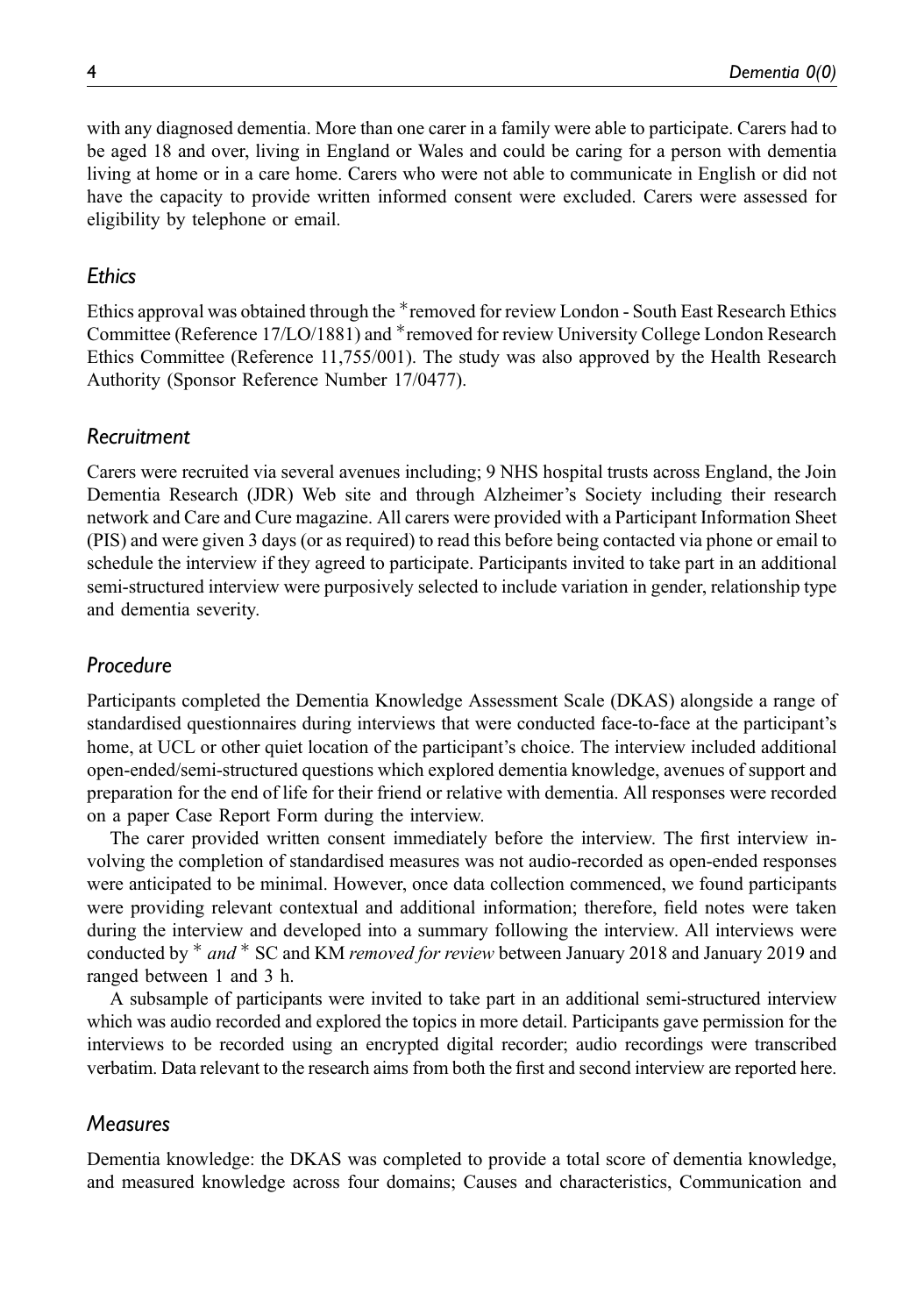behaviours, Care considerations and Risks and health promotion. The DKAS has been subjected to a confirmatory factory analysis which demonstrated the reliability and validity of the measure in identifying a person's understanding of dementia ([Annear, Toye, et al., 2017b\)](#page-16-9).

The Health Literacy Questionnaire (HLQ) was used to examine understanding of health information and navigation of health systems. Nutbeam [\(Nutbeam, 2000\)](#page-16-10) suggests an approach to operationalise health literacy, with classifications identifying three types of literacy in terms of what literacy enables people to do rather than measures of reading and writing. We used this framework to identify three of the nine subscales to be included in this study so that each literacy classification was reflected. We included; subscale 'Appraisal of health information' (HLQ subscale 5/HLQ5) to indicate critical literacy and to capture aspects of health literacy found to be most difficult ([Osborne](#page-17-4) [et al., 2013](#page-17-4)) 'Navigating the healthcare system' (HLQ7) to determine communicative/interactive health literacy as communication has been found to influence health knowledge ([Andrews et al.,](#page-16-6) [2017](#page-16-6)), and 'Understand health information well enough to know what to do' (HLQ9) to demonstrate basic/functional literacy which was found to be the least difficult of health literacy competences.

Demographic and dementia experience information was collected including carer age, years of education, attendance at a support group (yes/no) and other personal or professional experience of dementia (yes/no). Participant's postcodes were collected and used to determine deprivation using the Townsend Deprivation Index. Each postcode in the United Kingdom can be categorised as an Index of Multiple Deprivation (IMD) decile from one – most deprived, through to 10 – least deprived). Rurality was also determined from postcodes, with geoconvert (created by the Office of National Statistics) providing classification of; Urban Major Conurbation, Urban City and Town, Urban City and Town in a sparse setting, Rural Town and Fringe, Rural Village, Rural Hamlets and Isolated Dwellings. We combined categories and used Urban Major, Urban City and Town and Rural. The only demographic information of the person living with dementia collected was dementia severity, measured using the proxy rated Clinical Dementia Rating Scale (CDR).

Topic guides were developed as part of the wider project (ref removed for submission ([Moore,](#page-16-5) [2019](#page-16-5))) and included questions about grief, preparation for end of life and unmet information needs. For the purpose of this study, data was included which explored what participants perceived to be unmet information and support needs and any programmes or resources that might address these needs (i.e. 'what is your understanding of how dementia might progress?' and 'how have healthcare professionals provided support and information..').

#### Analysis

We thematically and inductively analysed transcripts and field notes to explore how carers' access information about end-of-life symptoms and emotional support, and the barriers they face in accessing this information. Key themes related to dementia knowledge and carers' experiences of information resources were identified. Four researchers were involved in the analysis process;  $*$  and  $*$  removed for review YK and LG assisted with transcribing,  $*$  removed for review KM was the experienced qualitative researcher who designed the study and analysis process and oversaw all elements of the analysis,  $*$  and  $*$  removed for review SC and EF checked the accuracy of transcripts and carried out analysis. Transcripts and summary field notes were uploaded into qualitative software NVivo V11 (QSR International) in order to code chunks of text. Parts of text that seemed important or relevant were labelled with a summary code or phrase that captured the content of text. Relevance constituted carers talking about experiences of talking to Health Care Professionals (HCPs) about dementia, reflections on experience of diagnosis and information needs and changes to need over time, experiences of seeking knowledge and factors that helped or hindered this.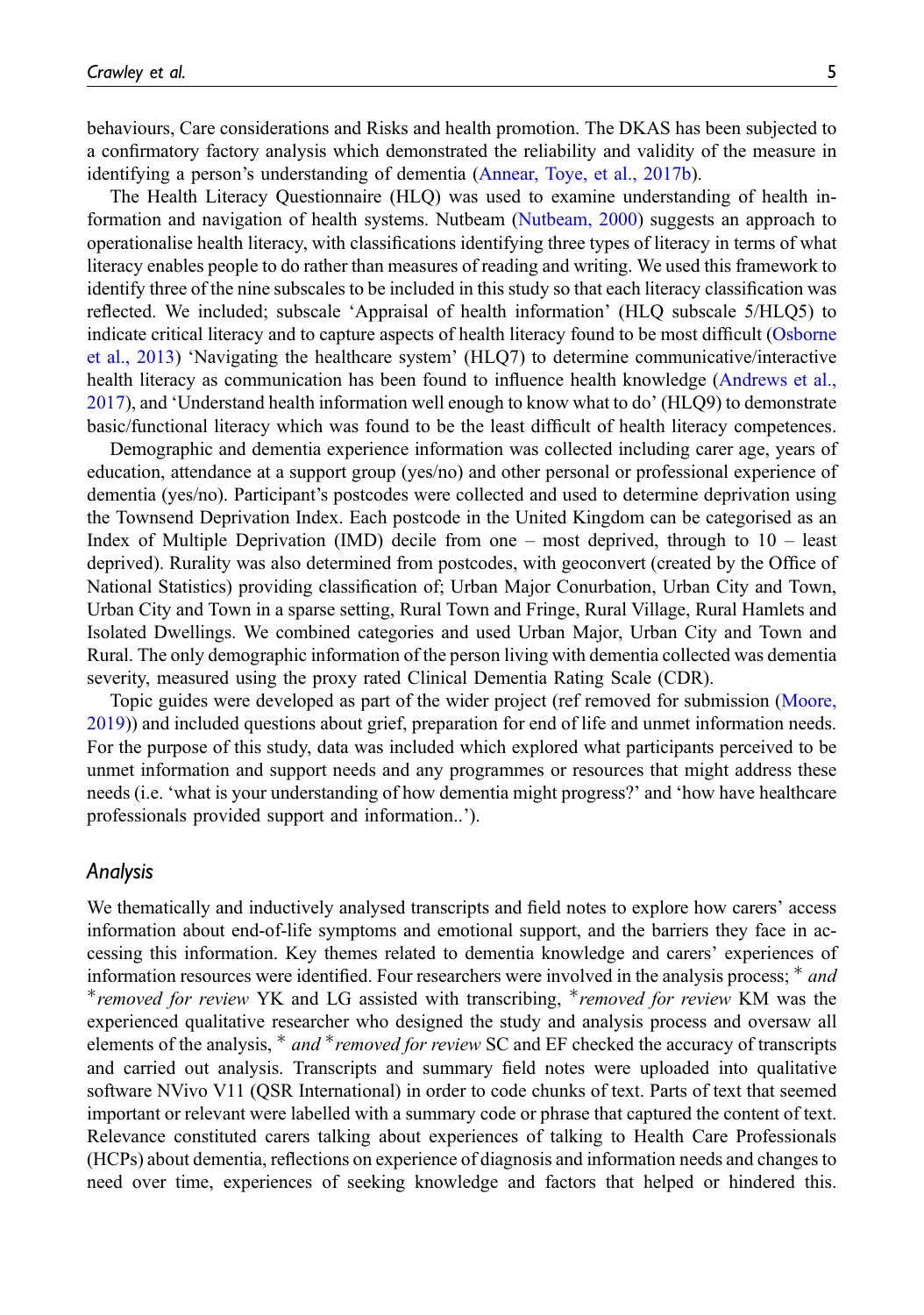Subsequent relevant text was categorised under the same summary code or phrase, and codes that were associated to each other were then grouped together under broader themes. All three researchers initially coded the same transcript and five summary notes and then compared and reviewed codes to ensure consistency in approach. After all transcripts and field notes had been coded, themes were reviewed to reduce duplication and refined further into group concepts.

Participant characteristics were summarised using mean (standard deviation) and proportions as appropriate. Multivariable regression analysis was used to explore the impact of sociodemographic factors on knowledge of dementia using the DKAS (our primary outcome). The regression model contained 12 variables: deprivation (measured by Townsend Deprivation Index); rurality (measured by the rural–urban classification defined by the Office of National Statistics); HLQ7 (navigating the healthcare system); HLQ 5 (appraisal of health information); HLQ9 (understanding health information); carer's years of education; dementia severity; other experience of dementia (personal and professional); age of carer; relationship with person living with dementia (spouse/partner, adult child or other) and attendance at a carer support group. We aimed to recruit 150 participants to meet the rule of thumb of 10 participants per covariate. We were missing deprivation and rurality data for one participant. Due to the low proportion of missing data for these measures (0.7%), we imputed the missing data using mean imputation.

To identify factors which have the most impact on the total dementia knowledge score we performed a backwards elimination model selection procedure. No consensus exists about the best method for selecting predictor variables, but backwards elimination is generally the preferred method [\(Heinze & Dunkler, 2017](#page-16-11)). Factors were eliminated one at a time until variables with  $p \leq$ 0.05 remained in the model. Regression analyses were conducted using Stata statistical software, version 15.

## **Results**

#### Participant characteristics

The average age of carers was 63 years (SD = 12.1), and most were caring for a spouse/partner (47%) or a parent (48%) (See [Table 2\)](#page-8-0). Carers were well educated with a mean of 16 (SD = 4.0) years of education. Most carers lived in urban areas (89%) and 37% of participants were in the 50% of areas that are most deprived [\(Table 1](#page-6-0)). Thirty-two percent cared for someone with severe and 43% for a person with moderate dementia. Four pairs of participants were related to each other (two pairs of siblings and two parent and child dyads), 57% had other personal experience of dementia and 22% had experience of dementia through their occupation.

Mean DKAS scores were 34.8 (standard deviation  $(SD) = 7.0$ , range = 17–48) reflecting eight incorrect or 16 partially incorrect answers out of 25 statements. Whilst almost three quarters of participants correctly identified that dementia is not a normal part of the ageing process, only 39% accurately identified dementia as life shortening (see [Table 2](#page-8-0) for individual scores).

#### Regression results

Carer age and relationship to the person living with dementia were highly correlated; therefore, carer age was not included in the multivariable analysis model to avoid issues regarding multicollinearity.

The initial regression model accounted for just under a quarter of the variation in the outcome  $(R^2 \text{ value} = 0.23)$ . Better appraisal of health (coef 3.48, 95% Confidence Interval (CI) (1.38, 5.58);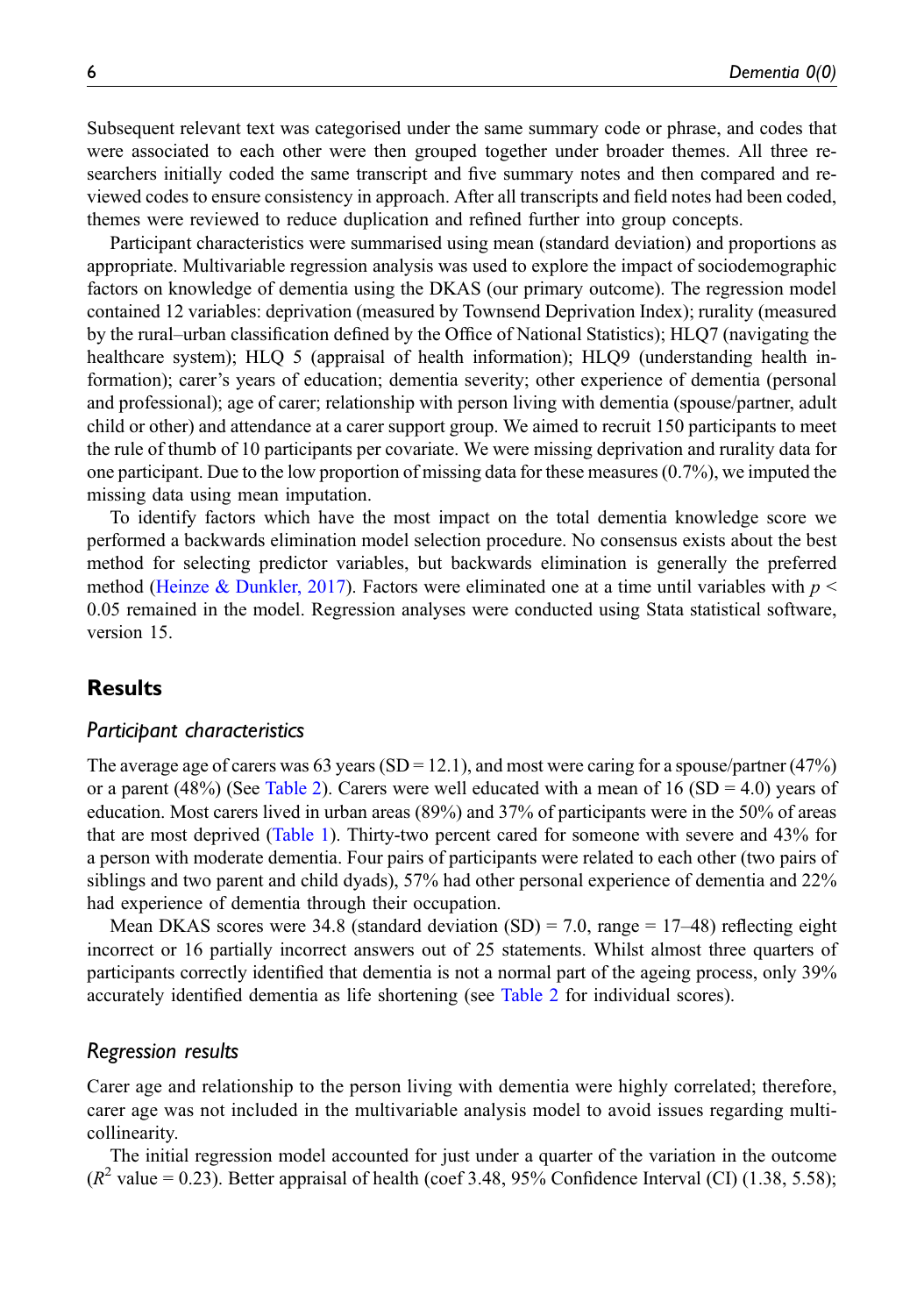# <span id="page-6-0"></span>Table 1. Demographic profile.

| Categorical variable                          | N(%)       | Mean DKAS (SD.) |  |
|-----------------------------------------------|------------|-----------------|--|
| All participants                              | 150 (100)  | 34.8 (7.0)      |  |
| Recruitment source                            |            |                 |  |
| Memory service, mental health service         | 72 (48.0)  | 33.3(6.2)       |  |
| Join dementia research                        | 58 (38.7)  | 36.5(7.1)       |  |
| Newsletters and other                         | 20 (13.3)  | 35.4 (8.6)      |  |
| Gender of carer                               |            |                 |  |
| Female                                        | 116(77.3)  | 34.9(7.1)       |  |
| Male                                          | 34 (22.7)  | 34.5 (7.2)      |  |
| Gender of person living with dementia         |            |                 |  |
| Female                                        | 82 (54.7)  | 34.5 (7.5)      |  |
| Male                                          | 68 (45.3)  | 35.6 (6.5)      |  |
| Relationship with person living with dementia |            |                 |  |
| Spouse                                        | 70 (46.7)  | 33.7 (6.9)      |  |
| Adult child                                   | 72 (48.0)  | 35.6(7.1)       |  |
| Other+                                        | 8(5.3)     | 38.0 (5.7)      |  |
| Dementia severity (CDR)                       |            |                 |  |
| Mild                                          | 38 (25.3)  | 34.0 (7.6)      |  |
| Moderate                                      | 64 (42.7)  | 33.8 (7.0)      |  |
| Severe                                        | 48 (32.0)  | 36.8(6.3)       |  |
| Where does person living with dementia live?  |            |                 |  |
| Live at home with participant carer           | 72 (48.0)  | 33.4 (7.1)      |  |
| Lives at home with others/alone               | 37 (24.7)  | 35.4(7.1)       |  |
| Residential and supported accommodation       | 41 (27.3)  | 36.7(6.4)       |  |
| Rurality                                      |            |                 |  |
| Urban major conurbation                       | 70 (47.0)  | 35.9 (6.7)      |  |
| Urban city and town                           | 62 (41.6)  | 34.0 (7.2)      |  |
| Rural#                                        | 17(11.4)   | 33.7 (7.6)      |  |
| Deprivation                                   |            |                 |  |
| I <sup>st</sup> (most deprived)               | 5(3.3)     | 32.4 (9.5)      |  |
| 2                                             | 9(6.0)     | 36.1(5.9)       |  |
| 3                                             | 9(6.0)     | 33.3(2.3)       |  |
| 4                                             | 17(11.3)   | 36.6(6.8)       |  |
| 5                                             | 15(10.0)   | 34.5(8.1)       |  |
| 6                                             | 11(7.3)    | 31.9(7.7)       |  |
| 7                                             | 16(10.7)   | 35.3(6.7)       |  |
| 8                                             | 17(11.3)   | 36.0 (7.3)      |  |
| 9                                             | 22 (14.7)  | 35.1(6.5)       |  |
| 10 <sup>th</sup> (least deprived)             | 29 (19.3)  | 34.5 (7.9)      |  |
| Other experience of dementia $-$ occupation   |            |                 |  |
| No                                            | 117 (78.0) | 34.3 (7.2)      |  |
| Yes                                           | 33 (22.0)  | 36.8(6.2)       |  |
| Other experience of dementia – personal       |            |                 |  |
| No                                            | 65 (43.3)  | 34.2 (7.3)      |  |
| Yes                                           | 85 (56.7)  | 35.3 (6.8)      |  |

(continued)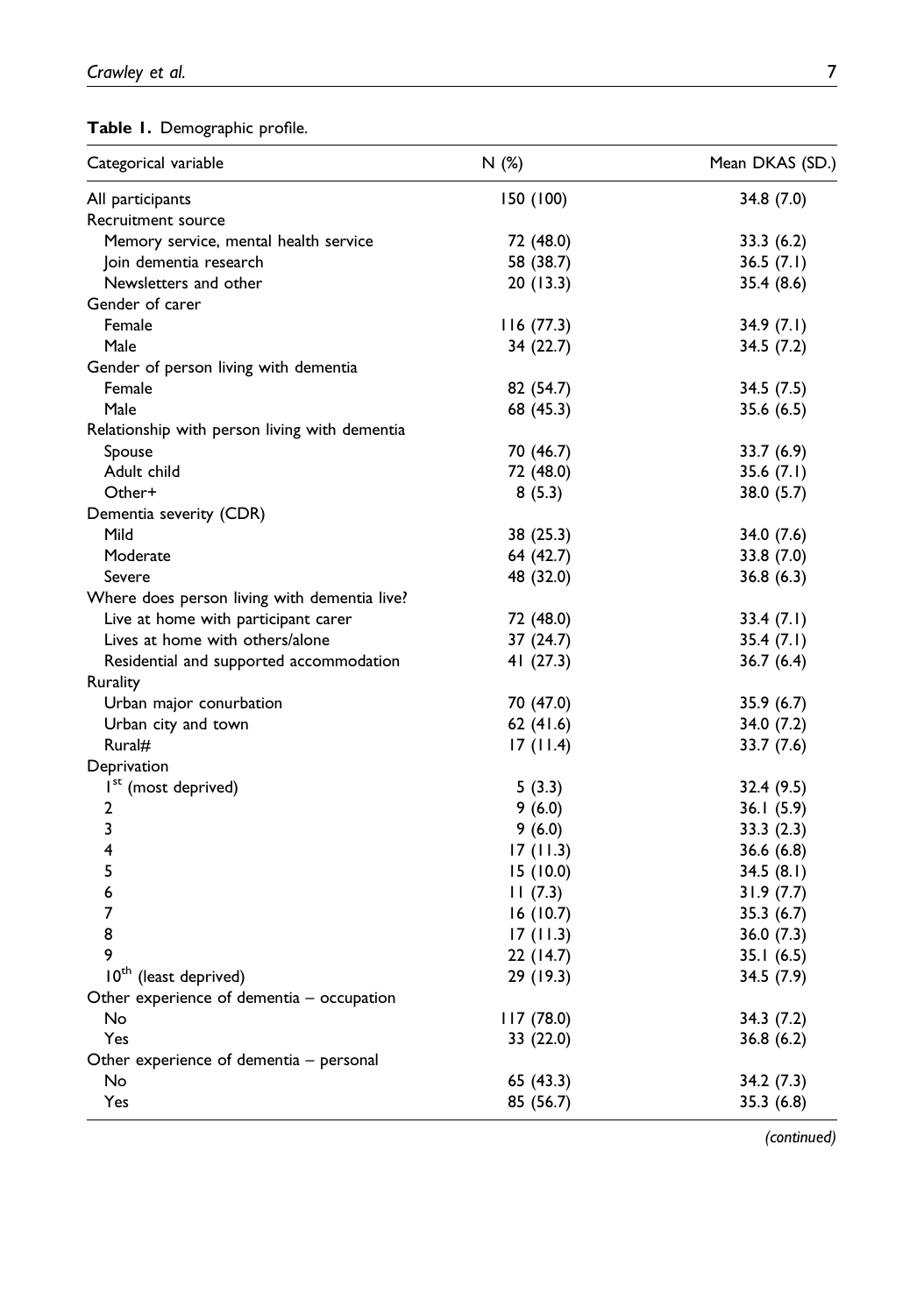| Categorical variable                                               | N (%)                | Mean DKAS (SD.) |
|--------------------------------------------------------------------|----------------------|-----------------|
| Attendance at a carer support group                                |                      |                 |
| No                                                                 | 86 (57.3)            | 35.2(6.9)       |
| Yes                                                                | 64 (42.7)            | 34.3(7.2)       |
| Knowledge of end-of-life preferences                               |                      |                 |
| No                                                                 | 11(7.3)              | 31.2(7.2)       |
| Yes                                                                | 110(73.3)            | 34.8(6.9)       |
| Not sure                                                           | 29 (19.3)            | 36.5 (7.0)      |
| Formalised documents of end-of-life care                           |                      |                 |
| No                                                                 | 79 (52.7)            | 34.5(7.5)       |
| Not sure                                                           | 8(5.3)               | 34.5(8.1)       |
| Yes                                                                | 63 (42.0)            | 35.3(6.3)       |
| If your relative died soon, how emotionally prepared would you be? |                      |                 |
| Very prepared                                                      | 41 (28.7)            | 34.4 (6.6)      |
| Somewhat prepared                                                  | 56 (39.2)            | 33.5(7.1)       |
| Not at all/not sure/declined to answer                             | 46 (32.2)            | 35.7(6.9)       |
| If your relative died soon, how practically prepared would you be? |                      |                 |
| Very prepared                                                      | 82 (57.3)            | 34.8(6.9)       |
| Somewhat prepared                                                  | 38 (26.6)            | 34.0 (7.2)      |
| Not at all/not sure/declined to answer                             | 23(16.1)             | 34.2(6.7)       |
| Grief                                                              |                      |                 |
| Low grief (MMCGI- SF <58)                                          | 77 (51.3)            | 35.3(7.1)       |
| High grief (MMCGI- SF > 57)                                        | 73 (48.7)            | 34.2(6.9)       |
| Carer variable                                                     | Mean (SD[range])     |                 |
| Age                                                                | 63.0 (12.1 [28-86])  |                 |
| Years of education                                                 | $16.2$ (4.0 [8-33])  |                 |
| HLQ, Appraisal of health information                               | $2.8$ (0.6 [1.4-4])  |                 |
| HLQ, Navigating the health care system                             | $3.4$ (0.7 [1.33-5]) |                 |
| HLQ, understand health care information                            | 4.0 $(0.6$ [1.8-5])  |                 |

+ Included: siblings ( $n = 3$ ), granddaughters ( $n = 2$ ), a niece, a nephew and an ex-spouse; #Includes: Urban City and Town in a sparse setting, Rural Town and Fringe, Rural Village, Rural Hamlets and Isolated Dwellings; îmissing data for seven participants; question added after initial interviews completed. CDR = Clinical Dementia Rating; DKAS = Dementia Knowledge Assessment Scale; MMCGI-SF = Marwit-Meuser Caregiver Grief Inventory Short Form, HLQ = Health Literacy Questionnaire,  $SD =$  standard deviation.

 $p = 0.001$ ) was the only variable associated with higher dementia knowledge scores. There also appears to be an association between understanding health information and dementia knowledge.

In the final model after backwards elimination, in addition to appraisal of health, years of education of the carer was also a significant predictor of dementia knowledge (coef 0.39, 95% CI  $(0.12, 0.65)$ ;  $p = 0.004$ ) ([Table 3](#page-9-0)). 18 percent of the variation in the outcome was explained by the two significant variables  $(R^2 = 0.18)$ . ([Table 4](#page-10-0))

### Qualitative findings

Four distinctive themes were identified from the thematic analysis of the interviews and field notes that were related to dementia knowledge. To maintain anonymity of participant data, new participant ID numbers were assigned for the purpose of this paper.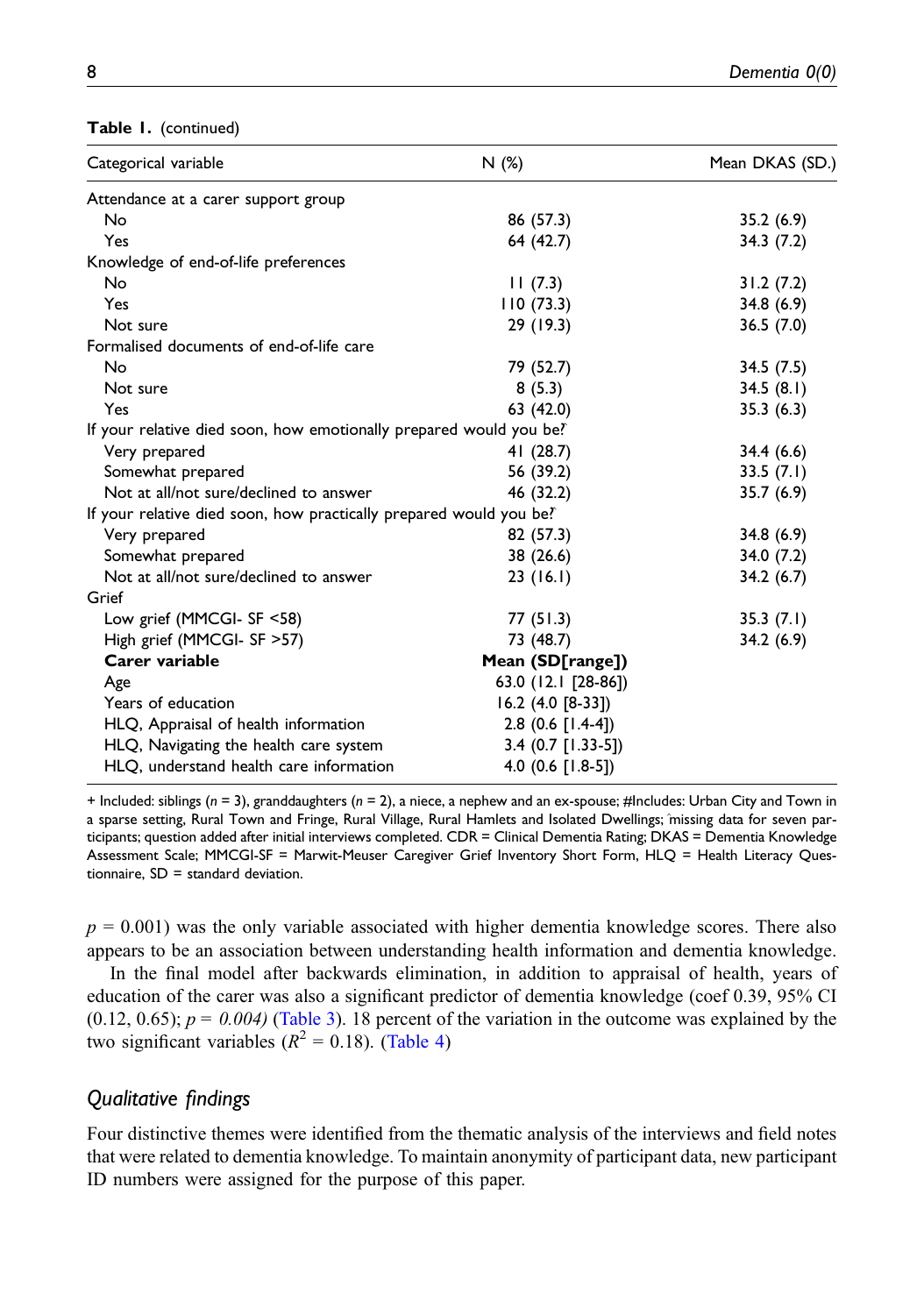<span id="page-8-0"></span>Table 2. Individual items (Dementia Knowledge Assessment Scale).

|                                                                        | False                | Probably<br>false   | Probably<br>true | True      | Don't<br>know       |
|------------------------------------------------------------------------|----------------------|---------------------|------------------|-----------|---------------------|
| I. Dementia is a normal part of the ageing                             | 109 (72.7)           | 18 (12.0)           | 9(6.0)           | 8(5.3)    | 6(4.0)              |
| process                                                                |                      |                     |                  |           |                     |
| 2. Alzheimer's disease is the most common form                         | 4(2.7)               | 11(7.3)             | 40 (26.7)        | 69 (46.0) | 26 (17.3)           |
| of dementia<br>3. People can recover from the most common 135 (90.0)   |                      | 14(9.3)             | 1(0.7)           |           |                     |
| forms of dementia                                                      |                      |                     |                  |           |                     |
| 4. Dementia does not result from physical                              | 141 (94.0)           | 3(2.0)              | 2(1.3)           | 1(0.7)    | 3(2.0)              |
| changes in the brain                                                   |                      |                     |                  |           |                     |
| 5. Planning for end-of-life care is generally not 113 (75.3)           |                      | 17(11.3)            | 3(2.0)           | 10(6.7)   | 7(4.7)              |
| necessary following a diagnosis of dementia                            |                      |                     |                  |           |                     |
| 6. Blood vessel disease (vascular dementia) is the                     | 53 (35.3)            | 25(16.7)            | 21(14.0)         | 14(9.3)   | 37(24.7)            |
| most common form of dementia                                           |                      |                     |                  |           |                     |
| 7. Most forms of dementia do not generally                             | 59 (39.3)            | 44 (29.3)           | 15 (10.0)        | 17(11.3)  | 15(10.0)            |
| shorten a person's life                                                |                      |                     |                  |           |                     |
| 8. Having high blood pressure increases                                | 23(15.3)             | 13(8.7)             | 37 (24.7)        | 41(27.3)  | 36 (24.0)           |
| a person's risk of developing dementia                                 |                      |                     |                  |           |                     |
| 9. Maintaining a healthy lifestyle does not reduce                     | 69 (46.0)            | 38 (25.3)           | 19(12.7)         | 16(10.7)  | 8(5.3)              |
| the risk of developing the most common                                 |                      |                     |                  |           |                     |
| forms of dementia                                                      |                      |                     |                  |           |                     |
| 10. Symptoms of depression can be mistaken for<br>symptoms of dementia | 11(7.3)              | 10(6.7)             | 33 (22.0)        | 81 (54.0) | 15(10.0)            |
| 11. Exercise is generally beneficial for people                        | 1(0.7)               |                     | 32(21.3)         | 113(75.3) | 4(2.7)              |
| experiencing dementia                                                  |                      |                     |                  |           |                     |
| 12. Early diagnosis of dementia does not                               | 71 (47.3)            | 32(21.3)            | 15(10.0)         | 22(14.7)  | 10(6.7)             |
| generally improve quality of life for people                           |                      |                     |                  |           |                     |
| experiencing the condition                                             |                      |                     |                  |           |                     |
| 13. The sudden onset of cognitive problems is                          | 45 (30.0)            | 26(17.3)            | 22(14.7)         | 45 (30.0) | 12(8.0)             |
| characteristic of common forms of dementia                             |                      |                     |                  |           |                     |
| 14. It is impossible to communicate with                               | 88 (58.7)            | 29 (19.3)           | 12(8.0)          | 13(8.7)   | 8(5.3)              |
| a person who has advanced dementia                                     |                      |                     |                  |           |                     |
| 15. A person experiencing advanced dementia                            | 79 (52.7)            | 23(15.3)            | 17(11.3)         | 21(14.0)  | 10(6.7)             |
| will not generally respond to changes in their                         |                      |                     |                  |           |                     |
| physical environment                                                   |                      |                     |                  |           |                     |
| 16. It is important to correct a person with                           | 117(78.0)            | 14(9.3)             | 9(6.0)           | 4(2.7)    | 6(4.0)              |
| dementia when they are confused                                        |                      |                     |                  |           |                     |
| 17. People experiencing advanced dementia                              | 11(7.3)              | 11(7.3)             | 33 (22.0)        | 75 (50.0) | 20(13.3)            |
| often communicate through body language                                |                      |                     |                  |           |                     |
| 18. Uncharacteristic behaviours in a person                            | 25(16.7)             | 6(4.0)              | 50 (33.3)        |           | 44 (29.3) 25 (16.7) |
| experiencing dementia are generally                                    |                      |                     |                  |           |                     |
| a response to unmet needs                                              |                      |                     |                  |           |                     |
| 19. Medications are the most effective way of                          |                      | 56 (37.3) 28 (18.7) | 21(14.0)         | 13(8.7)   | 31(20.7)            |
| treating behavioural symptoms of dementia.                             |                      |                     |                  |           |                     |
| (Missing $n = 1$ )                                                     |                      |                     |                  |           |                     |
| 20. People experiencing dementia do not                                | $130(86.7)$ 12 (8.0) |                     | 3(2.0)           | 2(1.3)    | 3(2.0)              |
| generally have problems making decisions                               |                      |                     |                  |           |                     |

(continued)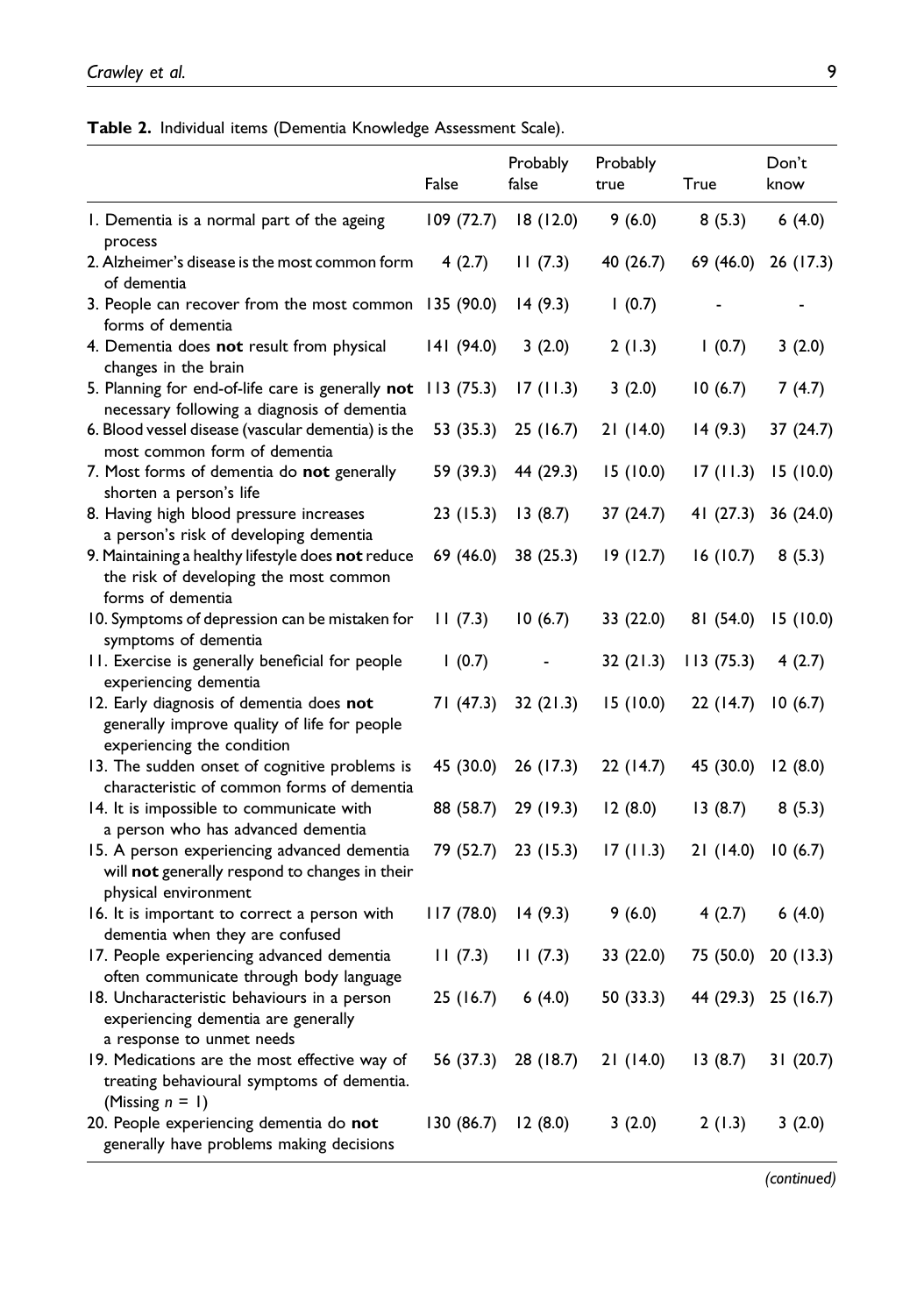#### Table 2. (continued)

|                                                                                                            | False  | Probably<br>false | Probably<br>true | True      | Don't<br>know |
|------------------------------------------------------------------------------------------------------------|--------|-------------------|------------------|-----------|---------------|
| 21. Movement is generally affected in the later<br>stages of dementia                                      | 3(2.0) | 4(2.7)            | 30(20.0)         | 102(68.0) | 11(7.3)       |
| 22. People with advanced dementia may have<br>difficulty speaking                                          | 3(2.0) | (0.7)             | 8(5.3)           | 134(89.3) | 4(2.7)        |
| 23. People experiencing dementia often have<br>difficulty learning new skills                              |        | 4(2.7)            | 16(10.7)         | 130(86.7) |               |
| 24. Difficulty eating and drinking generally<br>occurs in the later stages of dementia                     | 2(1.3) |                   | 23(15.3)         | 119(79.3) | 6(4.0)        |
| 25. Daily care for a person with advanced<br>dementia is effective when it focuses on<br>providing comfort | 2(1.3) |                   | 32(21.3)         | 111(74.0) | 5(3.3)        |

Green shading indicates correct answer.

|         | Table 3. Multivariable regression analysis for total dementia knowledge score (as measured by total DKAS |  |  |  |  |
|---------|----------------------------------------------------------------------------------------------------------|--|--|--|--|
| score). |                                                                                                          |  |  |  |  |

| Dementia knowledge - DKAS total score            | Coef        | 95% CI  |      | p-value |
|--------------------------------------------------|-------------|---------|------|---------|
| HLQ subscale: Appraisal of health                | 3.48        | 1.38    | 5.58 | 0.001   |
| Years of education (carer)                       | 0.25        | $-0.04$ | 0.54 | 0.096   |
| Relationship with PwD                            |             |         |      |         |
| Spouse (ref)                                     | $\mathbf 0$ |         |      | 0.627   |
| Adult child                                      | 0.46        | $-2.15$ | 3.06 |         |
| Other                                            | 2.53        | $-2.64$ | 7.71 |         |
| HLQ subscale 7: Navigating the healthcare system | $-0.81$     | $-2.77$ | 1.15 | 0.417   |
| HLO subscale 9: Understand health information    | 2.07        | $-0.29$ | 4.43 | 0.085   |
| Deprivation                                      | 0.22        | $-0.23$ | 0.67 | 0.34    |
| Rurality                                         |             |         |      | 0.582   |
| Urban major conurbation                          | $\Omega$    |         |      |         |
| Urban city and town                              | $-1.25$     | $-3.78$ | 1.28 |         |
| Rural#                                           | $-1.51$     | $-5.46$ | 2.43 |         |
| Attendance at carer support group                |             |         |      | 0.624   |
| No (ref)                                         | 0           |         |      |         |
| Yes                                              | 0.61        | $-1.86$ | 3.09 |         |
| Occupation working with dementia                 |             |         |      | 0.333   |
| No (ref)                                         | $\mathbf 0$ |         |      |         |
| Yes                                              | 1.35        | $-1.39$ | 4.09 |         |
| Other personal experience of dementia            |             |         |      | 0.95    |
| No (ref)                                         | $\mathbf 0$ |         |      |         |
| Yes                                              | $-0.07$     | $-2.24$ | 2.1  |         |
| CDR score                                        |             |         |      | 0.146   |
| Mild (ref)                                       | $\mathbf 0$ |         |      |         |
| Moderate                                         | 0.05        | $-2.73$ | 2.83 |         |
| Severe                                           | 2.39        | $-0.6$  | 5.37 |         |
|                                                  |             |         |      |         |

<span id="page-9-0"></span>Coef = coefficient; CI = confidence interval; HLQ = Health Literacy Questionnaire; CDR = Clinical Dementia Rating; ref. = reference group. #Includes: urban city and town in a sparse setting, rural town and fringe, rural village, rural hamlets and isolated dwellings.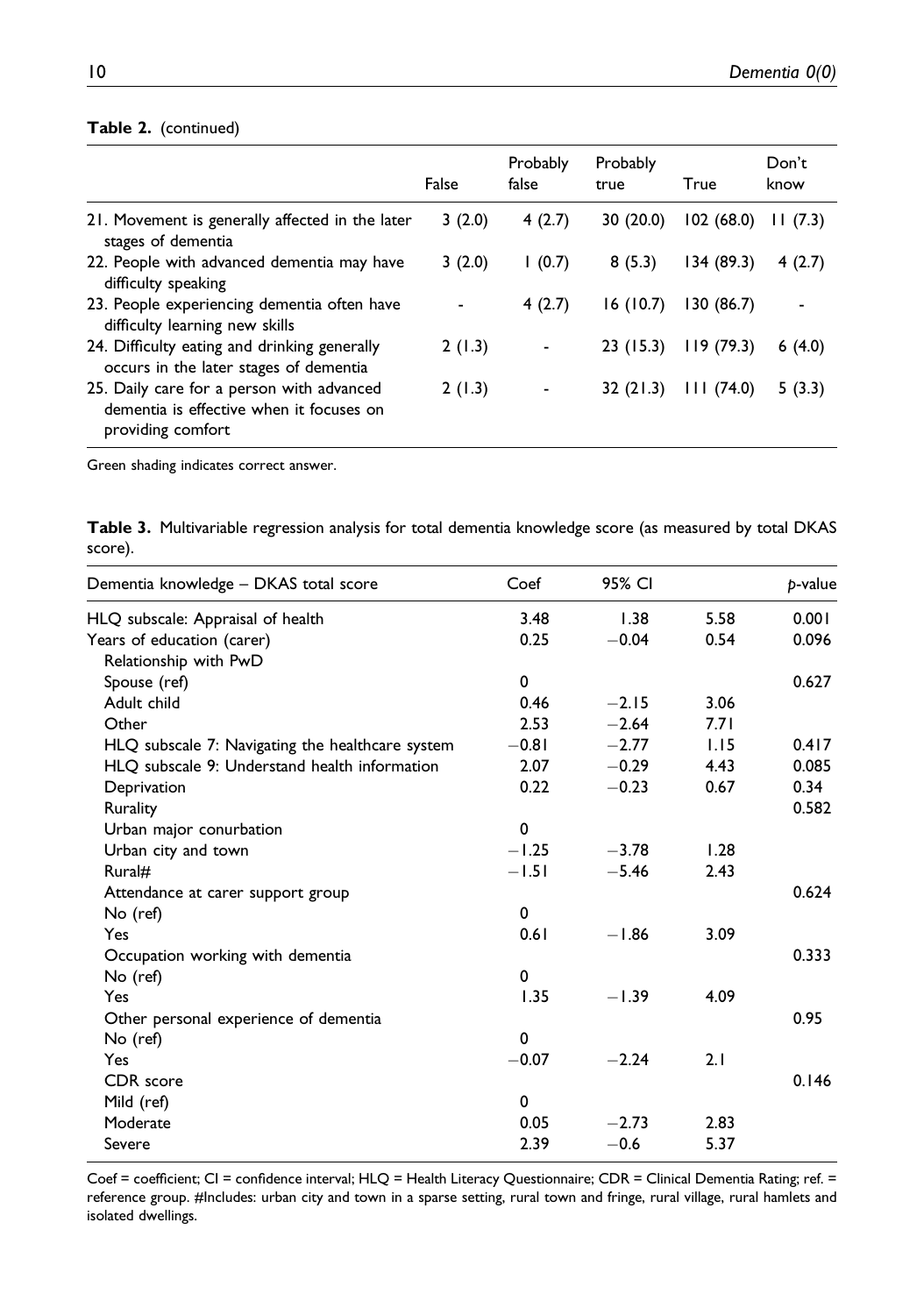|                            | Coef | 95% CI |      | b-value |
|----------------------------|------|--------|------|---------|
| HLQ 5 Appraisal of health  | 4.06 | 2.16   | 5.97 | < 0.001 |
| Years of education (carer) | 0.39 | 0.12   | 0.65 | 0.004   |

Table 4. Final model of independent variables most associated with total DKAS score.

<span id="page-10-0"></span>Coef = coefficient; CI = confidence interval; HLQ = Health Literacy Questionnaire; Using backwards elimination, factors were removed in the following order: 1) Other personal experience of dementia, 2) carer support group, 3) relationship, 4) rurality, 5) deprivation, 6) navigating the healthcare system, 7) other experience of dementia-professional, 8) understanding health information, and 9) Clinical Dementia Rating Score.

## Arm yourself with information

Carers often described having to seek information for themselves, either in response to information overload at diagnosis or a perceived lack of information provision. Carers sought information using the internet to access organisations, forums, blogs and social media pages and by researching and attending local events and conferences. Taking part in research and reading books on dementia were also avenues carers pursued in order to obtain knowledge.

'No person has actually taught me anything about dementia in an official way. I have learnt it all from observation from my own research and from people that I've encountered in the social care world through campaigning, through charities and social media and other blogs, yeah; through going to conferences, through going with organisations like Dementia UK, Alzheimer's society, Talking point forum, other bloggers, people I've just met informally who work in social care that I chat with, reading up other people's stories, talking to people'. ID 1, female caring for mother

For some carers, the motivation to seek knowledge was related to feeling prepared and knowing what to expect in the future, for example, one participant (ID2 female caring for mother) described how being 'forewarned is forearmed'. For others, carrying out research was linked to coping, and the internet and forums were often described as useful in normalising behaviours and experiences and also learning ways of dealing with them.

'Arm yourself with information from whichever source suits you. Either written information or the internet, so that you do not feel cast adrift'. ID 3, female caring for spouse

The importance of carer ability to steer through information

Carers being able to review and appraise information about dementia were important. Carers described having to dig deep to find information, and that skills were needed to effectively carry out research and interpret information.

'We were fortunate enough to be able to kind of learn those things and find those things out ourselves by asking the right questions, by looking at the right resources but it didn't feel that it was as easy to come by'. ID 4, male caring for father

Carers also had to be able to understand information to be able to apply it to their own circumstances, in addition to being able to identify good and reliable sources of information.

'So there's information that you can err access and so you know that.. that's quite helpful but I suppose it does, it's predicated on you being able to really sort of filter that information, being able to use it, being able to access it, being able to, you know, kind of have the time to do it' ID 4, male caring for father

'The main sites used are Alzheimer's Society, because I just find it to be a trusted source and I would rather go to a single trusted source than start trawling around.…but the problem with the internet is that you can get as much information as you want but you're never quite sure the validity of that information whereas what I wanted to do was go to the tried and tested site.. where I knew that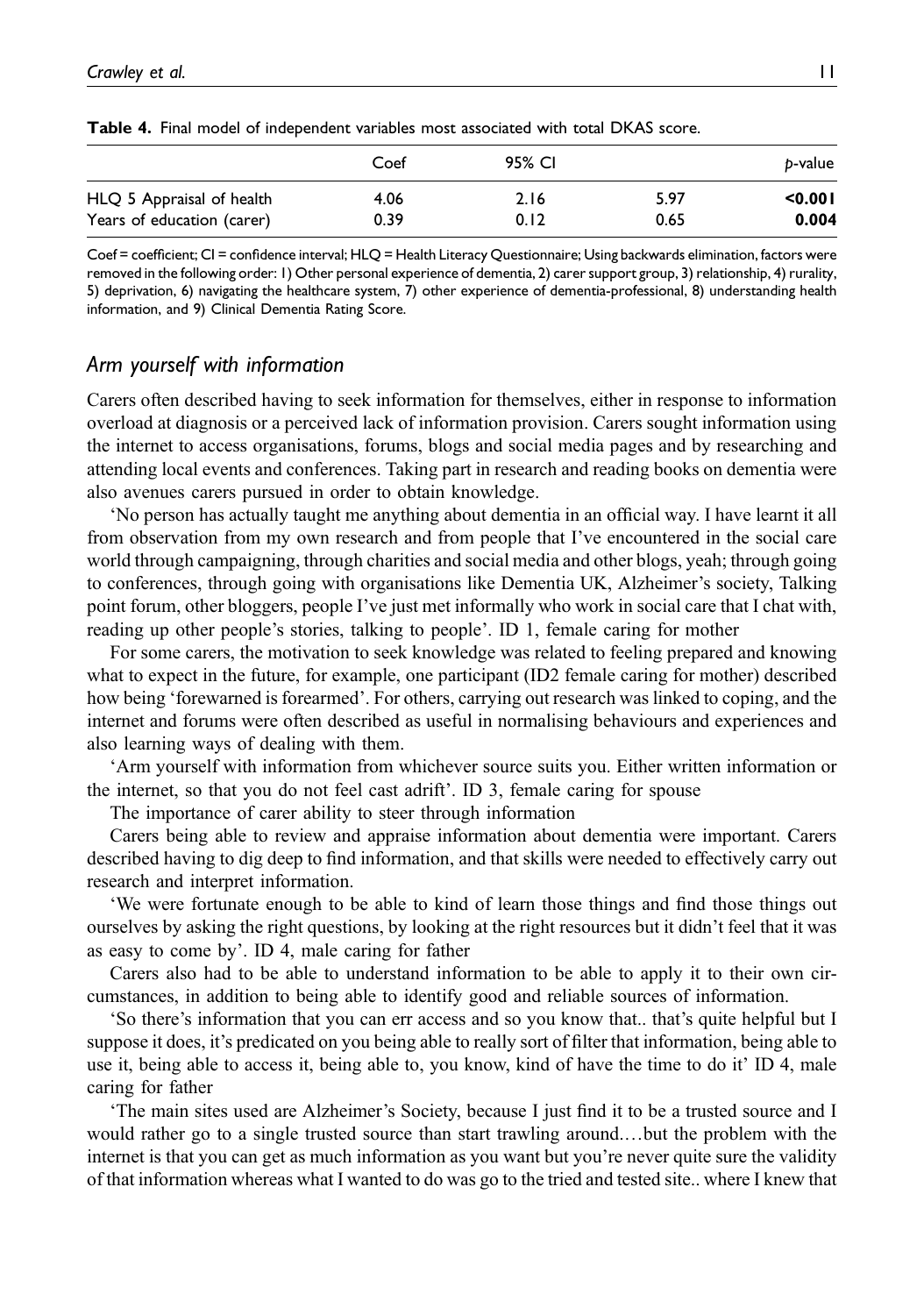information would be correct because you know when you go on there you can be given endless reams of information and you're not quite sure where it has come from or whether it's even somebody else's personal thoughts'. ID 5, male caring for brother

### Other experience of dementia can be helpful

Other personal experience of dementia was often perceived as helpful in terms of preparation and knowing that progress is slow. Other experience contributed to being able to identify symptoms of dementia and impacted on understanding even if there were differences to their previous experiences of dementia.

'Path is almost exactly like her dad so realised it was happening way before anyone else. In some ways, it's good to know what to expect.. without this experience she would have been quite frightened about what's coming next, she wouldn't know that the progress is slow. She can prepare for the next bit as she can see it coming'. ID 6, female caring for spouse. Extract from interviewer notes.

Similarly, experience of working in an occupation relevant to dementia could be perceived as a route into finding relevant information and improving knowledge. Understanding the processes and having the confidence to push and talk to health care professionals and services contributed to being able to navigate the system. However, there was also a sense that working within a dementia related field was very different to caring for a family member or friend.

'7 years in adult mental health, rest in dementia. Very good insight. Knew what to ask for. But when it happens in your own family it's so different. Sister was a nurse so that helped too'. ID 7, female caring for mother. Extract from interviewer notes.

#### Importance of relationships with healthcare professionals

Carers' relationships with HCPs, particularly General Practitioners (GPs), also impacted on how and where carers sought knowledge. Some carers spoke of a mistrust in HCPs, having had previous experiences of feeling that their concerns had been dismissed which dissuaded them from seeking further information. Others felt that HCPs lacked knowledge and insight into dementia, and that the system of GP practices (seeing any GP within a practice rather than having one consistent GP) often meant a lack of continuity and relationship building. A small number of carers described being given wrong information by the GP, which created tension and doubt in the GP's ability to support them with accurate information. Receiving useful information and having face-to-face discussions rather than leaflets also seemed important to carers.

'They didn't tell us anything; he said 'I think your dad's got dementia, mixed dementia. This, this and this and it's at a moderate stage'; and I thought 'oh, now what?', you know and he said 'well I'm going to give you some information'. Like that much information [a lot]..which ..when you sort it out in the end there's not very much that is useful.. there was no .. there wasn't enough; I needed more, I needed somebody to sit down and say 'right'.. with me, just me .. I mean, I know it's about my dad and I know this .. but you know he wasn't interested in hearing about it but I was .. and I would have questions I would ask that I wouldn't ask in front of my dad'. ID 8, female caring for father

Those who felt they had a good relationship with HCPs tended to feel more supported, with some viewing GPs as the portal of entry for information. Having a single point of contact to answer questions and provide support was also helpful, with one participant (ID 9, female caring for spouse) describing a dementia nurse as 'my rock'.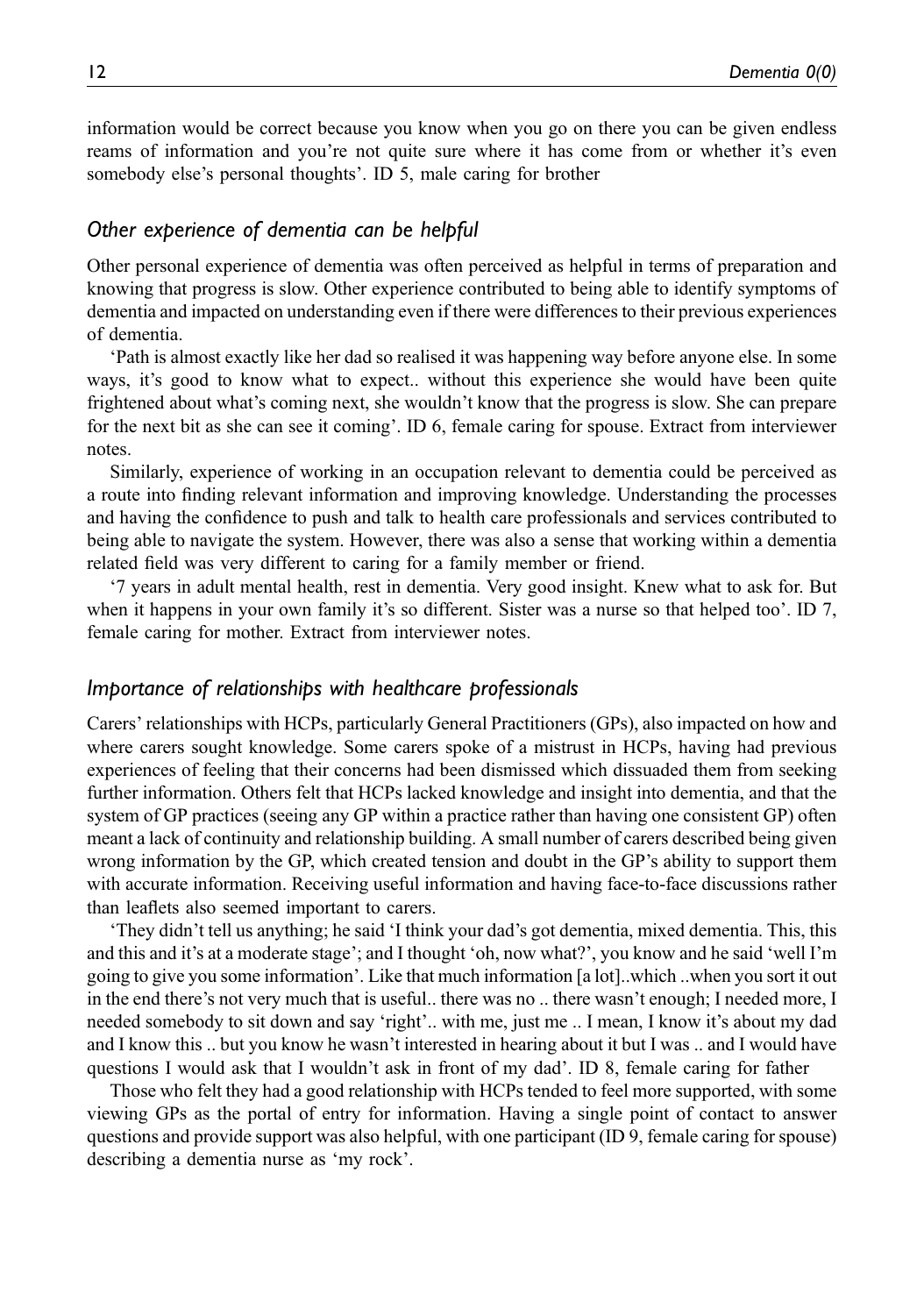'The people at the memory clinic were very kind. They were… they produced a lot of information for me umm and they were always available if I needed further umm information given so … I would say the back-up was good'. ID 10, female caring for spouse

'He [person living with dementia] used to have a brilliant GP who really looked after him and losing him was a great loss and [carer] feels they would be better supported if he were still the GP. [Carer] also felt they would be more prepared for the future and have had those discussions if that were the case'. ID 11, female caring for partner. Extract from interviewer notes.

### **Discussion**

This study provides new insights into the factors that are associated with dementia knowledge among family carers. Integrating findings from quantitative and qualitative data for discussion allows us to provide a more detailed narrative of what influences dementia knowledge among family carers. Under half of the carers interviewed accurately identified dementia as life shortening indicating that notable gaps remain in carer knowledge. This is not surprising considering a recent survey of memory clinics found only 41% of staff routinely describe the nature of dementia as terminal to carers \*ref removed for review [\(Moore, 2019](#page-16-5)). Almost half of the participants had not formalised end-of-life care documents despite 73% providing care for somebody living with moderate or severe dementia. A lack of awareness and knowledge around the trajectory of dementia could be a contributing factor to documents not being in place.

Of the factors explored, appraisal of health information was most associated with dementia knowledge, with a trend between carers' ability to understand health information and knowledge also being found. Carers additionally spoke of having to actively seek reliable information; that information was not being routinely provided in a way that was helpful where carers acquire knowledge when seeking information independently is also important to dementia knowledge. We found that attendance at a carer support group was not significantly associated with knowledge, and our findings indicated that those who had attended actually had slightly lower DKAS scores. Therefore, whilst online peer support groups and face-to-face carer support groups may be beneficial in normalising experiences, they may not be reliable or accurate sources of dementia knowledge. This has implications for practice; if there is a lack of trust in health care professionals to provide meaningful information, which was indicated by some participants in this study, this may contribute to carers having to rely on their own independent research. This subsequently relies on the carer's ability to research effectively and identify reliable sources of information. This reinforces previous work which examined Alzheimer's disease knowledge across laypeople, patients, carers and professionals; professionals were able to gather information from a range of sources and identify what was most reliable, whilst other groups used fewer resources which were often popular media (e.g. newspaper, television and the internet) or personal contacts, which may not be accurate ([Carpenter et al., 2011\)](#page-16-7). Information via the media has been found to focus on diet, physical activity and prevention, and less on symptoms, course and caregiver issues ([Mathews et al., 2009](#page-16-12)). Carers in this study also described misleading or conflicting information, and anecdotal rather than scientific information, highlighting the importance of health literacy. There may be benefit in teaching nonprofessionals (lay people, patients and carers) skills to firstly locate information and secondly evaluate information about dementia [\(Carpenter et al., 2011](#page-16-7)) which is consistent with our findings and other research ([Andrews et al., 2017;](#page-16-6) [Stokes et al., 2014](#page-17-12)).

Years of education received by carers were also found to be a significant predictor of dementia knowledge. This could be related to access to sources of information ([Werner, 2001\)](#page-17-9), social class and ability to understand information, as health literacy has been found to play a larger role among those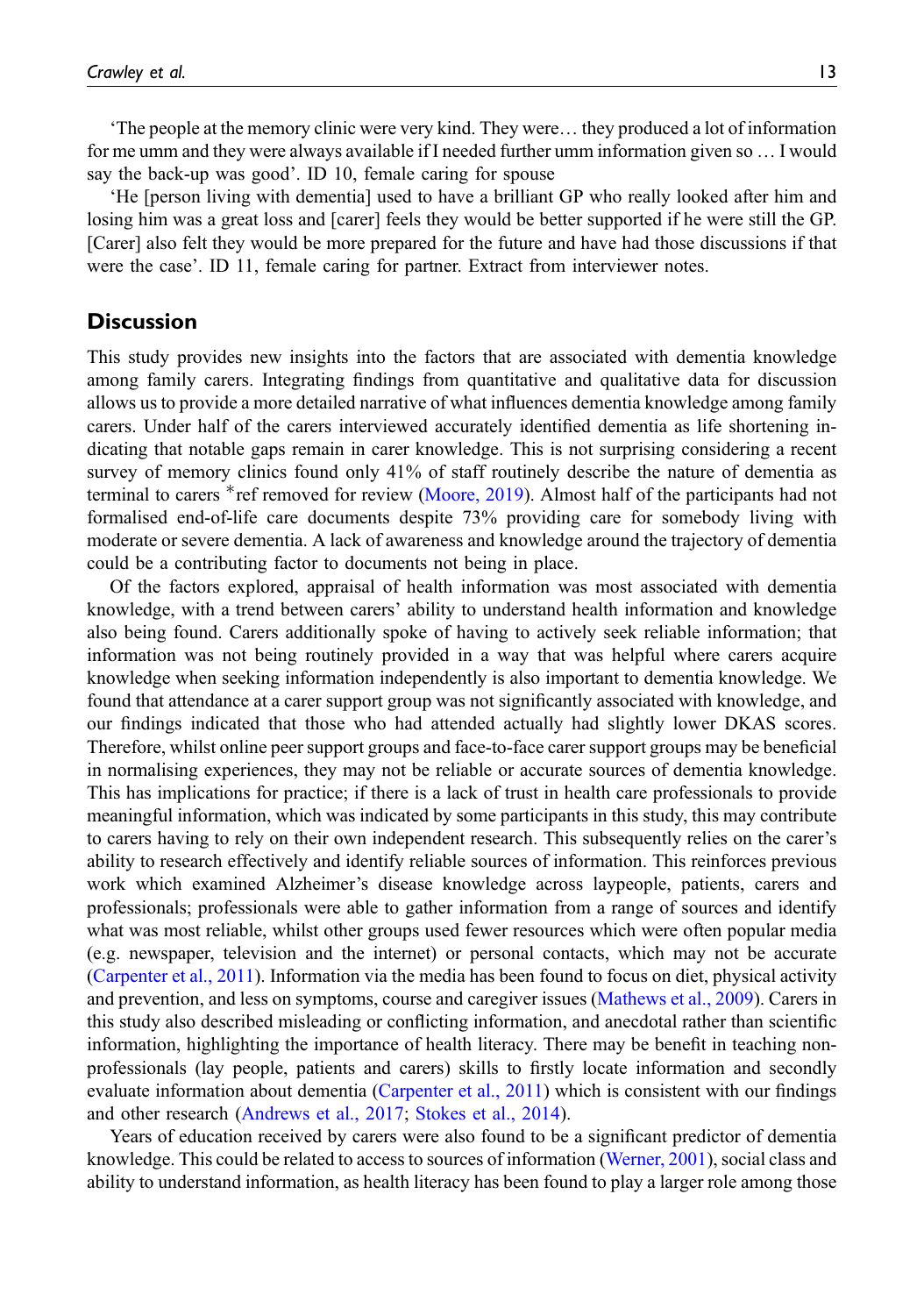with lower education in terms of health outcomes ([Roberts, 2015](#page-17-5)). Education has also been found to be an important factor in explaining differences in dementia knowledge among ethnic and racial minority groups (ERMG) ([Cahill et al., 2015\)](#page-16-2). A consistent finding in the literature is that lower levels of dementia knowledge are common in ERMG [\(Carpenter et al., 2011](#page-16-7)); however, we were unable to explore this as only 6% of our sample was from minority backgrounds.

Other experience of dementia, either in a personal or professional capacity, was not found to be associated with knowledge; however, our qualitative findings suggested that carers perceived this as being useful to their knowledge. A possible explanation could be that having other experience may increase confidence, both in interactions with HCPs and navigating the system to access resources, but also in relation to feeling more equipped emotionally with a greater sense of preparedness for the future. Whilst this may not translate into quantifiable knowledge, or the aspects of knowledge measured by the DKAS in the current study, other experience may increase emotional resilience and enable better coping. When reviewing scores across the four domains within the DKAS, the highest mean score was found within care considerations, which measures understanding of dementia symptoms relevant to the provision of care (no statistical test). This reflects findings by Annear et al. 2017 ([Annear, Toye, et al., 2017b](#page-16-9)) who found higher levels of respondent knowledge of care considerations in individuals who were from a nursing background or who identified as family carers relative to other cohorts. This suggests that understanding is delineated by experience and regular interaction with people who live with dementia as well as other factors such as education level ([Annear, Toye, et al., 2017b](#page-16-9)). Furthermore, a study demonstrating the effectiveness of the Understanding Dementia Massive open online course (UDMOOC), suggests that while experiential learning (via education, family or workplace) may contribute to knowledge in some areas, it rarely addresses all of the relevant domains of knowledge [\(Eccleston et al., 2019\)](#page-16-13).

#### Strengths and limitations

The demographic characteristics of our sample are generally representative of the general population providing support to somebody living with dementia; informal carers are likely to be female, a spouse and aged in their sixties [\(Lewis et al., 2014](#page-16-14); [Wimo et al., 2013](#page-17-13)). Although the larger number of females in this sample does restrict our findings for men, 60–70% of people caring for somebody living with dementia in the United Kingdom are female so are finding are generally representable of this population (Alzheimer'[s Research UK, 2015](#page-15-0)). Our sample was skewed towards a less deprived and more educated sample, as is common in research studies (Alzheimer'[s Disease International,](#page-15-1) [2014](#page-15-1)); however, we did have a spread of participants across all 10 deprivation deciles which enabled us to examine the impact of deprivation on knowledge. However, our sample which included 11% of carers living in rural areas may be under representative. Although data for the United Kingdom is limited, there are now greater numbers of older people living in rural areas than urban, with the percentage of older people estimated to be as high as 56% in some rural areas [\(Alzheimer](#page-16-15)'s Society, [2018](#page-16-15)).

Documenting participants' experiences and comments beyond the structured tick boxes in the first interview provided us with a richer understanding of dementia knowledge for a greater number of people, rather than only relying on the 16 participants who took part in the additional recorded interview. There may be limitations, however, to not directly audio-recording and transcribing all 150 interviews; however limited resources prevented this level of data analysis.

Recruiting carers from clinical teams and JDR may have led to some bias, as carers recruited this way are likely to have had access to support and potentially more information than carers without links to services. One of our qualitative findings also suggests that people interested in research may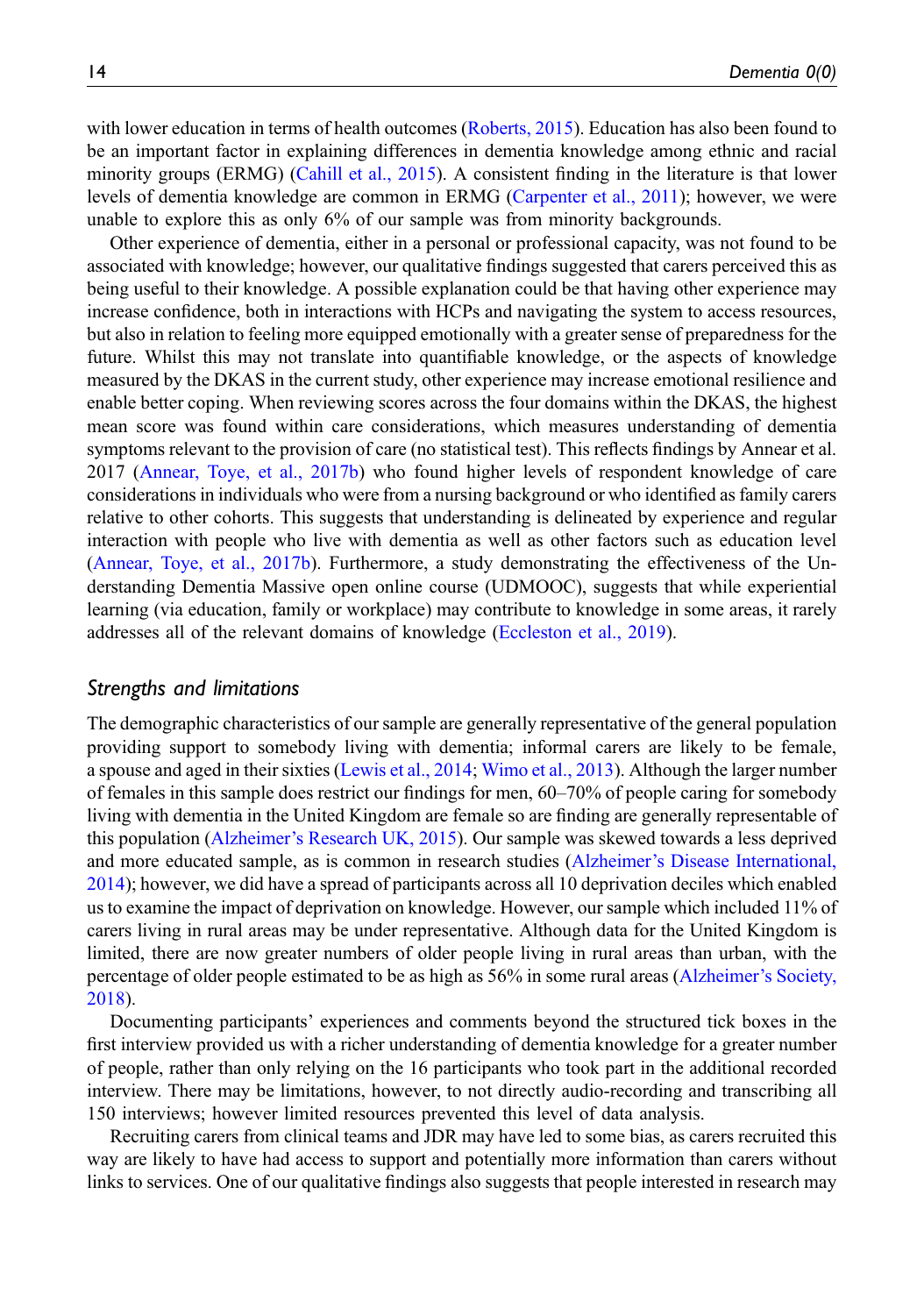also be more interested in learning and knowledge, and therefore be more active in seeking out information. Despite this, knowledge of dementia varied with total scores ranging from 17 to 48 out of a possible 50. The wider programme of work in which the data for this study was collected was exploring grief in family carers, and so there may be some bias in clinicians either recruiting carers perceived to be managing well and avoiding carers who might be struggling or vice versa. There was also some difficulty in assessing attendance at a support group as some carers may have only attended once or twice, and previous experience of dementia which could have been a grandparent with whom they had little contact with a long time ago.

A further limitation is that whilst health literacy was identified in the literature as being an important factor to explore, we wanted to include other factors prevalent in the literature such as demographic characteristics and were therefore unable to include all nine subscales of the HLQ.

The DKAS is a validated tool, and whilst there is currently a limited number of previous studies reporting DKAS scores, the scores found in this study are consistent with an international study of 10 countries including the United Kingdom. Whilst this large cohort included the general population and health care professionals, it reports a mean DKAS score of 34.46 from 115 family carers of people living with dementia, so it is culturally interesting to see similar scores across different countries. ([Annear, Toye, et al., 2017b](#page-16-9); [Eccleston et al., 2019](#page-16-13)). The authors of the DKAS tool have also developed a Japanese version ([Annear, Otani et al., 2017a\)](#page-16-16) tested with health students, academics and professionals. Whilst direct comparisons cannot be made due to the adaptations to the tool and differences in sample characteristics, their average score was 57% compared to 70% in our sample, indicating that further research should focus on dementia knowledge in other cultures.

#### Future research

The factors explored in this model account for only 23% of variance in dementia knowledge, indicating that other factors contribute to carer knowledge and that there is a continued need to understand the other three quarters of the model. It is not yet known what is considered a good score on the DKAS, but perhaps what is most important is whether the tool captures the knowledge that will be most useful for supporting carers in their roles. Future work could explore this further. Qualitative methods could be used to further understand the role of previous experience of dementia on knowledge that perhaps is not captured by the DKAS. Motivation to seek knowledge emerged from qualitative data and could also be further explored in relation to improving knowledge of dementia. Whether ethnicity influences dementia knowledge was not explored in this study due to sample characteristics, but as there is evidence to suggest lower levels of dementia knowledge are prevalent among ethnic and racial minority groups among the general population ([Cahill et al.,](#page-16-2) [2015](#page-16-2)), this should also be an area of future research. Similarly, gender differences in knowledge and health literacy should be explored. As dementia care is largely provided by females ([Annear, Toye,](#page-16-9) [et al., 2017b;](#page-16-9) [Eccleston et al., 2019](#page-16-13)), male carers may have less experience of interacting with health and social care services. We found DKAS scores to be similar between females and males (no statistical test); however, our sample consisted of only 23% men so further research should explore this further. Health literacy among men is another under researched area. A comparative population study of European health literacy found that men have slightly lower health literacy ([Sørensen et al.,](#page-17-14) [2015](#page-17-14)), but we found minimal differences between male and females on the three HLQ subscales explored, with males scores very slightly higher than females (no statistical test). Findings from a review exploring how internet users find, evaluate and use health information suggest three recommendations to address the issues that can arise from carers carrying out research independently. Professionals should recommend sites, promote more effective search and evaluation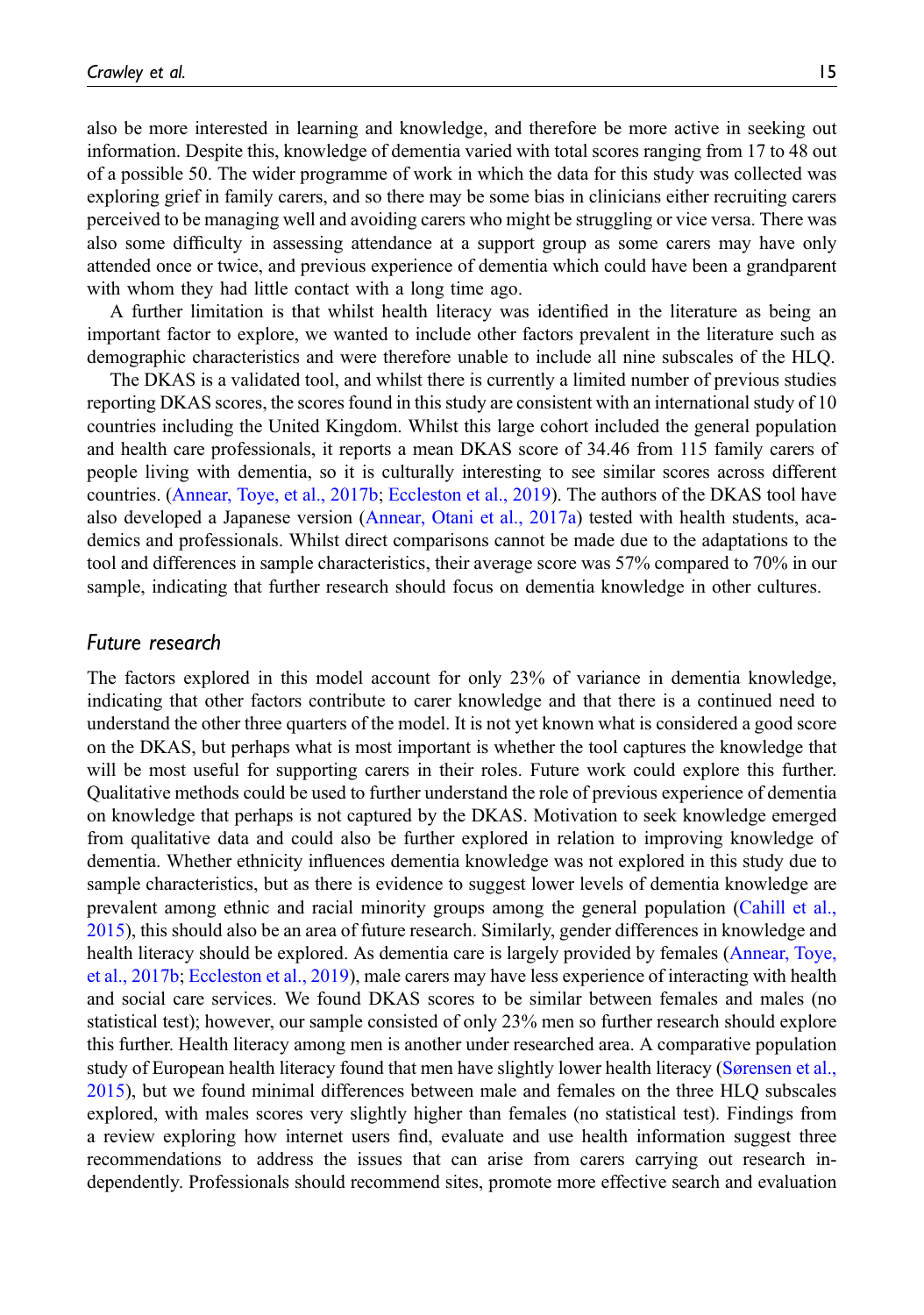techniques and be involved in developing and promoting uniform standards for health information sites [\(Morahan-Martin, 2004\)](#page-16-17). Such recommendations could be applied to the dementia context.

## Conclusion

Carers are often faced with becoming proxy decision makers as dementia progresses. It is vital that they are equipped with knowledge of the progression and management of dementia in order to ensure appropriate care and maximum quality of life for the person living with dementia in addition to potentially better carer outcomes. We found ability to appraise health information and higher education were associated with better dementia knowledge.

In an information age, vast amounts of information are available, but this in itself brings difficulties. Carers report the need to filter information and discern what is accurate, and associations between health literacy and dementia knowledge have been found. Evidence demonstrates that improved health literacy can build resilience, improve mental health, increase health knowledge and empower people to effectively manage long-term conditions. Community-based peer support approaches have been suggested such as social networks and peer support, to distribute good health literacy which can impact clinical health outcomes and use of services. Other initiatives include health and social care services using the teach-back approach, and empowering professionals through training and inter-disciplinary initiatives. Whilst further research is needed to determine how to best improve health literacy and the cost effectiveness of such initiatives, we recommend that for this population, carer support groups are a potential avenue for provision of more robust information from facilitators who are knowledgeable about dementia.

### Acknowledgements

We thank \*removed for review Yana Ivanova Kitova and Laura Grover for their support in transcribing interviews, and the carers who participated in the study.

#### Declaration of conflicting interests

The author(s) declared no potential conflicts of interest with respect to the research, authorship, and/or publication of this article.

#### Funding

The author(s) disclosed receipt of the following financial support for the research, authorship, and/or publication of this article: This study is supported by Alzheimer's Society (325: AS-SF-16-004).

#### ORCID iDs

Sophie Crawley **b** <https://orcid.org/0000-0001-5714-0563> Emily Fisher **b** <https://orcid.org/0000-0002-8110-8405> Claudia Cooper <https://orcid.org/0000-0002-2777-7616>

#### References

<span id="page-15-1"></span><span id="page-15-0"></span>Alzheimer's Research UK (2015). Women and dementia: A marginalised majority. Alzheimer's Research. Alzheimer's Disease International (2014). Participation in dementia trials and studies: Challenges and recommendations. Paper prepared for Global Action Against Dementia by Alzheimer's Disease International member charities. Alzheimer's Disease International. [https://www.alz.co.uk/site](https://www.alz.co.uk/sitefiles/pdfs/dementia-trials.pdf)files/pdfs/ [dementia-trials.pdf](https://www.alz.co.uk/sitefiles/pdfs/dementia-trials.pdf).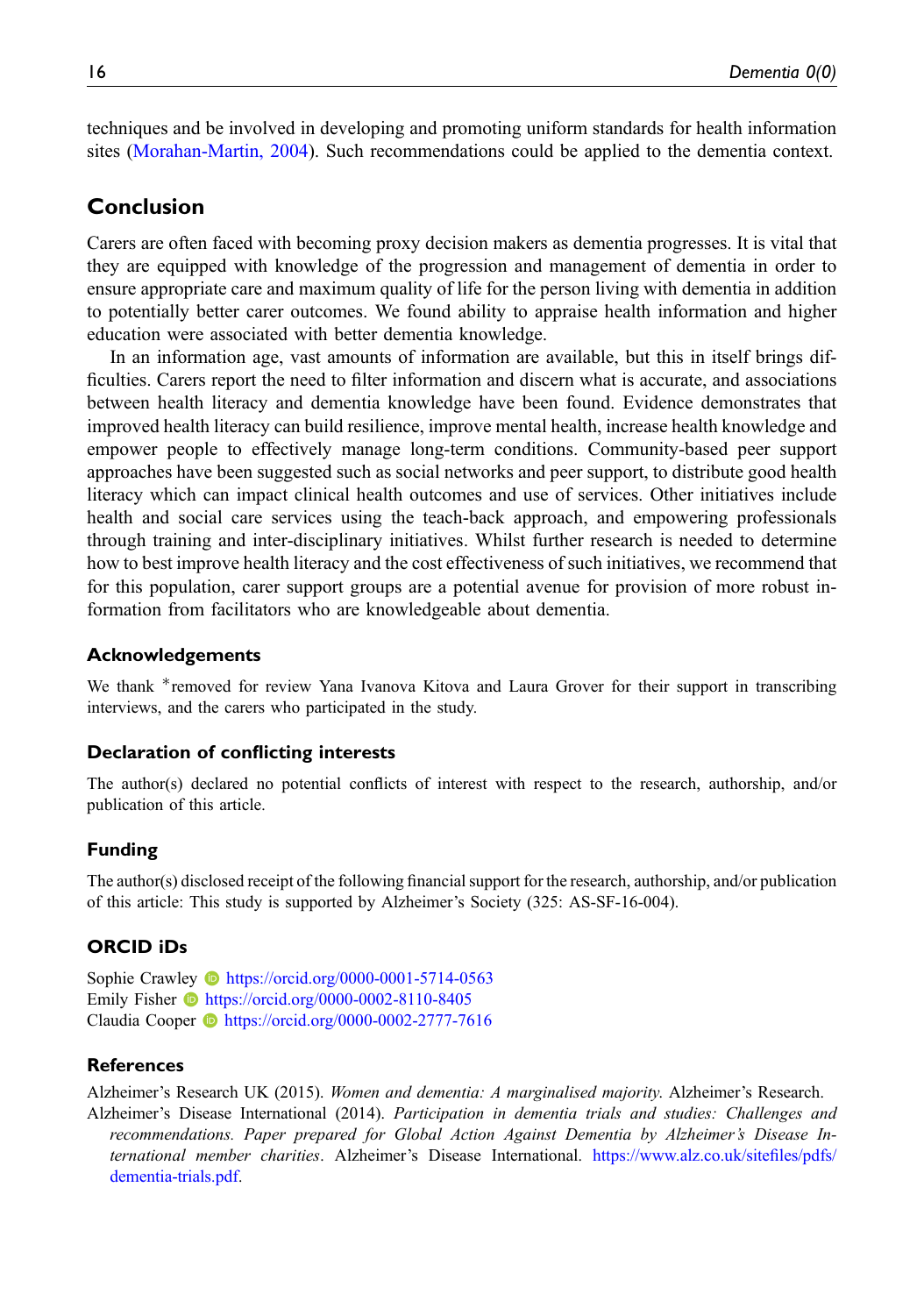- <span id="page-16-15"></span>Alzheimer's Society (2018). Dementia-friendly rural communities guide. Alzheimer's Society. [https://www.](https://www.alzheimers.org.uk/sites/default/files/2019-07/AS_DF_NEW_Rural_Guide_Online_09_07_19.pdf) alzheimers.org.uk/sites/default/fi[les/2019-07/AS\\_DF\\_NEW\\_Rural\\_Guide\\_Online\\_09\\_07\\_19.pdf](https://www.alzheimers.org.uk/sites/default/files/2019-07/AS_DF_NEW_Rural_Guide_Online_09_07_19.pdf).
- <span id="page-16-6"></span>Andrews, S, McInerney, F, Toye, C, Parkinson, CA, & Robinson, A (2017). Knowledge of Dementia: Do family members understand dementia as a terminal condition? Dementia, 16(5), 556–575. [https://doi.org/10.1177/](https://doi.org/10.1177/1471301215605630) [1471301215605630](https://doi.org/10.1177/1471301215605630).
- <span id="page-16-16"></span>Annear, MJ, Otani, J., & Li, J (2017a). Japanese-language Dementia Knowledge Assessment Scale: Psychometric performance, and health student and professional understanding. Geriatr Gerontol Int, 17(10), 1746–1751. [https://doi.org/10.1111/ggi.12911.](https://doi.org/10.1111/ggi.12911)
- <span id="page-16-9"></span>Annear, MJ, Toye, C, Elliott, KJ, McInerney, F, Eccleston, C., & Robinson, A (2017b). Dementia knowledge assessment scale (DKAS): confirmatory factor analysis and comparative subscale scores among an international cohort. BMC Geriatrics, 17(1), 168. [https://doi.org/10.1186/s12877-017-0552-y.](https://doi.org/10.1186/s12877-017-0552-y)
- <span id="page-16-2"></span>Cahill, S, Pierce, M, Werner, P, Darley, A., & Bobersky, A (2015). A systematic review of the public's knowledge and understanding of Alzheimer's disease and dementia. Alzheimer Disease and Associated Disorders, 29(3), 255–275. [https://doi.org/10.1097/wad.0000000000000102.](https://doi.org/10.1097/wad.0000000000000102)
- <span id="page-16-7"></span>Carpenter, BD, Zoller, SM, Balsis, S, Otilingam, PG., & Gatz, M (2011). Demographic and contextual factors related to knowledge about Alzheimer's disease. American Journal of Alzheimer's Disease and Other Dementias, 26(2), 121–126. <https://doi.org/10.1177/1533317510394157>.
- <span id="page-16-8"></span>Carter, G., McLaughlin, D., Kernohan, W. G., Hudson, P., Clarke, M., Froggatt, K., Passmore, P., & Brazil, K. (2018). The experiences and preparedness of family carers for best interest decision-making of a relative living with advanced dementia: A qualitative study. J Adv Nurs, 74(7), 1595–1604. [https://doi.org/10.1111/](https://doi.org/10.1111/jan.13576) [jan.13576.](https://doi.org/10.1111/jan.13576)
- <span id="page-16-13"></span>Eccleston, C, Doherty, K, Bindoff, A, Robinson, A, Vickers, J., & McInerney, F (2019). Building dementia knowledge globally through the Understanding Dementia Massive Open Online Course (MOOC). npj Science of Learning, 4(1), 3. <https://doi.org/10.1038/s41539-019-0042-4>.
- <span id="page-16-0"></span>Health, D. o. (2009). Living well with dementia: A national dementia strategy. Department of Health.
- <span id="page-16-4"></span>Hebert, RS, Dang, Q., & Schulz, R (2006). Preparedness for the death of a loved one and mental health in bereaved caregivers of patients with dementia: findings from the REACH study. Journal of Palliative Medicine, 9(3), 683–693. <https://doi.org/10.1089/jpm.2006.9.683>.
- <span id="page-16-11"></span>Heinze, G., & Dunkler, D (2017). Five myths about variable selection. Transplant International: Official Journal of the European Society for Organ Transplantation, 30(1), 6–10. <https://doi.org/10.1111/tri.12895>.
- <span id="page-16-1"></span>High, D. M., & Rowles, G. D. (1995). Nursing home residents, families, and decision making: Toward an understanding of progressive surrogacy. Journal of Aging Studies, 9(2), 101-117. [https://doi.org/10.1016/](https://doi.org/10.1016/0890-4065(95)90006-3) [0890-4065\(95\)90006-3.](https://doi.org/10.1016/0890-4065(95)90006-3)
- <span id="page-16-14"></span>Lewis, F., Karlsberg Schaffer, S., Sussex, J., O'Neill, P., & Cockcroft, L. (2014). The trajectory of dementia in the UK-making a difference. Office of Health Economics Consulting Reports.
- <span id="page-16-12"></span>Mathews, AE, Laditka, SB, Laditka, JN., & Friedman, DB (2009). What are the top-circulating magazines in the United States telling older adults about cognitive health? American Journal of Alzheimer's Disease and Other Dementias, 24(4), 302–312. [https://doi.org/10.1177/1533317509338039.](https://doi.org/10.1177/1533317509338039)
- <span id="page-16-3"></span>Mitchell, SL, Teno, JM, Kiely, DK, Shaffer, ML, Jones, RN, Prigerson, HG, Volicer, L, Givens, JL., & Hamel, MB (2009). The Clinical Course of Advanced Dementia. The New England Journal of Medicine, 361(16), 1529–1538. [https://doi.org/10.1056/NEJMoa0902234.](https://doi.org/10.1056/NEJMoa0902234)
- <span id="page-16-5"></span>Moore, K. J., Lee, C. Y., Sampson, E. L., & Candy, B. (2019). Do interventions that include education on dementia progression improve knowledge, mental health and burden of family carers? A systematic review. Dementia (London), 19(8), 2555–2581). [https://doi.org/10.1177/1471301219831530.](https://doi.org/10.1177/1471301219831530)
- <span id="page-16-17"></span>Morahan-Martin, JM (2004). How internet users find, evaluate, and use online health information: a cross-cultural review. CyberPsychology & Behavior, 7(5), 497–510. [https://doi.org/10.1089/cpb.](https://doi.org/10.1089/cpb.2004.7.497) [2004.7.497](https://doi.org/10.1089/cpb.2004.7.497).
- <span id="page-16-10"></span>Nutbeam, D. (2000). Health literacy as a public health goal: a challenge for contemporary health education and communication strategies into the 21st century. Health Promotion International, 15(3), 259–267. [https://doi.](https://doi.org/10.1093/heapro/15.3.259) [org/10.1093/heapro/15.3.259](https://doi.org/10.1093/heapro/15.3.259).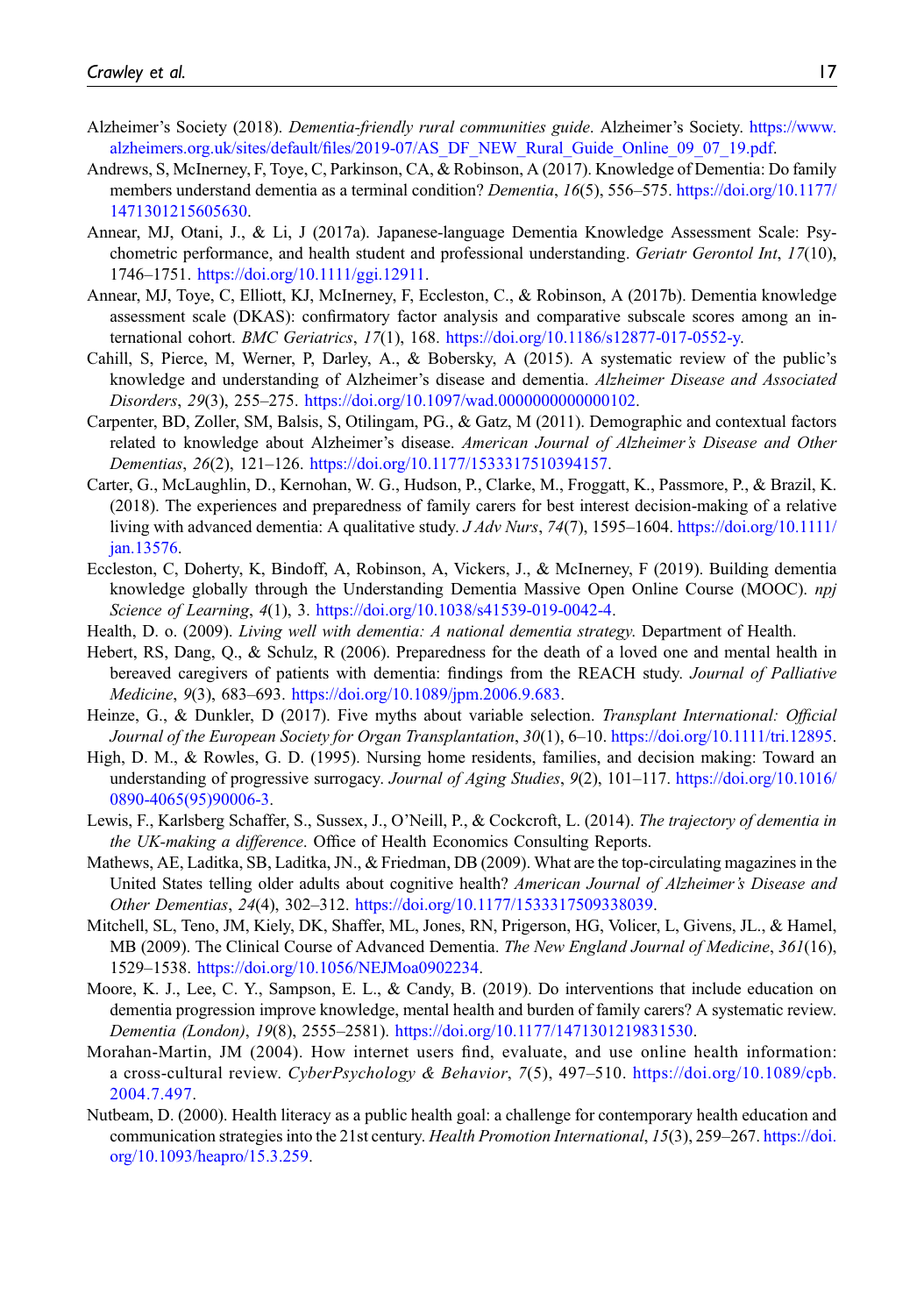- <span id="page-17-4"></span>Osborne, RH, Batterham, RW, Elsworth, GR, Hawkins, M., & Buchbinder, R (2013). The grounded psychometric development and initial validation of the Health Literacy Questionnaire (HLQ). BMC Public Health, 13, 658. <https://doi.org/10.1186/1471-2458-13-658>.
- <span id="page-17-0"></span>Prince, M., Knapp, M., Guerchet, M., McCrone, P., Prina, M., Comas-Herrera, A., & Salimkumar, D. (2014). Dementia UK update (2nd edition).
- <span id="page-17-5"></span>Roberts, J. (2015). Local action on health inequalities: Improving health literacy to reduce health inequalities. Public Health England.
- <span id="page-17-2"></span>Robinson, A, Eccleston, C, Annear, M, Elliott, KE, Andrews, S, Stirling, C, Ashby, M, Donohue, C, Banks, S, Toye, C., & McInerney, F (2014). Who knows, who cares? Dementia knowledge among nurses, care workers, and family members of people living with dementia. Journal of Palliative Care, 30(3), 158–165. [https://doi.org/10.1177/082585971403000305.](https://doi.org/10.1177/082585971403000305)
- <span id="page-17-7"></span>Rowlands, G, Protheroe, J, Winkley, J, Richardson, M, Seed, PT., & Rudd, R (2015). A mismatch between population health literacy and the complexity of health information: an observational study. The British Journal of General Practice: the Journal of the Royal College of General Practitioners, 65(635), Article e379–86. [https://doi.org/10.3399/bjgp15X685285.](https://doi.org/10.3399/bjgp15X685285)
- <span id="page-17-8"></span>Saranjit, S., & Lennard, L. (2004). Health literacy: Being able to make the most of health. National Consumer Council.
- <span id="page-17-10"></span>Shanley, C., Russell, C., Middleton, H., & Simpson-Young, V. (2011). Living through end-stage dementia: The experiences and expressed needs of family carers. Dementia, 10(3), 325–340. [https://doi.org/10.1177/](https://doi.org/10.1177/1471301211407794) [1471301211407794.](https://doi.org/10.1177/1471301211407794)
- <span id="page-17-14"></span>Sørensen, K., Pelikan, J. M., Röthlin, F., Ganahl, K., Slonska, Z., Doyle, G., & Uiters, E. (2015). Health literacy in Europe: comparative results of the European health literacy survey (HLS-EU). *European Journal of* Public Health, 25(6), 1053–1058.
- <span id="page-17-12"></span>Stokes, LA, Combes, H., & Stokes, G (2014). Understanding the dementia diagnosis: The impact on the caregiving experience. Dementia, 13(1), 59–78. [https://doi.org/10.1177/1471301212447157.](https://doi.org/10.1177/1471301212447157)
- <span id="page-17-3"></span>van der Steen, JT, Onwuteaka-Philipsen, BD, Knol, DL, Ribbe, MW., & Deliens, L (2013). Caregivers' understanding of dementia predicts patients' comfort at death: a prospective observational study. BMC Medicine, 11, 105. <https://doi.org/10.1186/1741-7015-11-105>.
- <span id="page-17-11"></span>van der Steen, JT, Radbruch, L, Hertogh, CM, de Boer, ME, Hughes, JC, Larkin, P, Francke, AL, Jünger, S, Gove, D, Firth, P, Koopmans, RT., & Volicer, L (2014). White paper defining optimal palliative care in older people with dementia: a Delphi study and recommendations from the European Association for Palliative Care. Palliative Medicine, 28(3), 197–209. <https://doi.org/10.1177/0269216313493685>.
- <span id="page-17-9"></span>Werner, P (2001). Correlates of family caregivers' knowledge about Alzheimer's disease. *International Journal* of Geriatric Psychiatry, 16(1), 32–38. [https://doi.org/10.1002/1099-1166\(200101\)16:1<32::aid-gps268>3.](https://doi.org/10.1002/1099-1166(200101)16:1<32::aid-gps268>3.0.co10.1002/1099-1166(200101)16:1<32::aid-gps268>3.0.co;2-2) [0.co10.1002/1099-1166\(200101\)16:1<32::aid-gps268>3.0.co;2-2.](https://doi.org/10.1002/1099-1166(200101)16:1<32::aid-gps268>3.0.co10.1002/1099-1166(200101)16:1<32::aid-gps268>3.0.co;2-2)
- <span id="page-17-6"></span>Williams, MV, Baker, DW, Parker, RM., & Nurss, JR (1998). Relationship of functional health literacy to patients' knowledge of their chronic disease: A study of patients with hypertension and diabetes. Archives of Internal Medicine, 158(2), 166–172. <https://doi.org/10.1001/archinte.158.2.166>.
- <span id="page-17-13"></span>Wimo, A, Jönsson, L, Bond, J, Prince, M., & Winblad, B (2013). The worldwide economic impact of dementia 2010. Alzheimer's & Dementia: the Journal of the Alzheimer's Association, 9(1), Article 1–11. e13. [https://](https://doi.org/10.1016/j.jalz.2012.11.006) [doi.org/10.1016/j.jalz.2012.11.006.](https://doi.org/10.1016/j.jalz.2012.11.006)

<span id="page-17-1"></span>World Health Organization (2012). Dementia: A public health priority. World Health Organization.

Sophie Crawley (BSc) is a research assistant and PhD student involved in research to improve the quality of care of people living with dementia and their family carers. Her research interests focus on family carers' experience of grief and unmet needs of people living with dementia. She has worked at the Marie Curie Palliative Care Research Department at University College London since 2017.

Kirsten J Moore (PhD) is a social gerontologist and has been engaged in a broad range of research programmes to improve the quality of care for older people and people with dementia. Her research